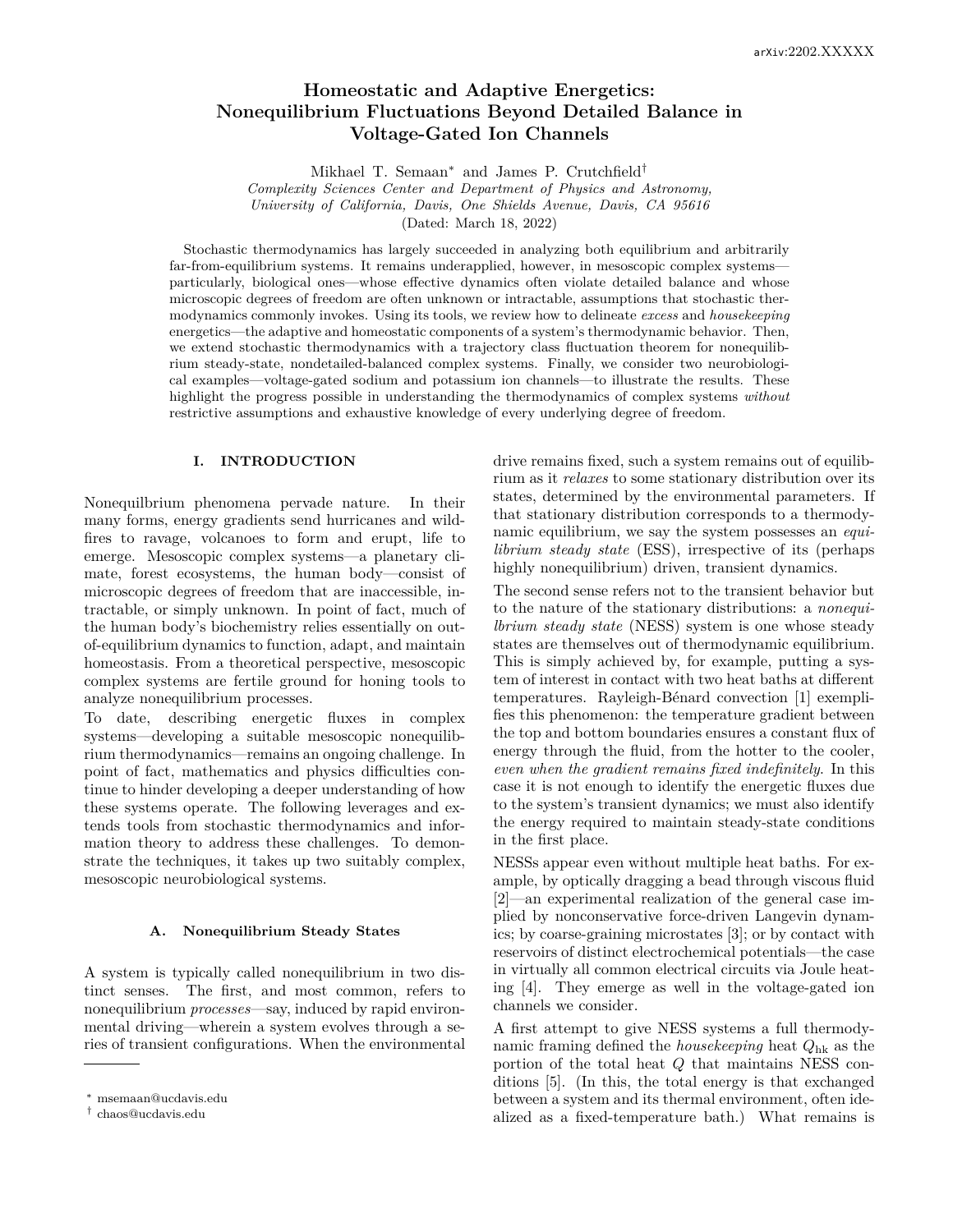the energy exchanged owing to the system's relaxation to steady state, termed the *excess* heat *Q*ex:

$$
Q = Q_{\text{ex}} + Q_{\text{hk}}.\tag{1}
$$

Contrast this with an equilibrium system's steady states. Its ESSs, being in equilibrium, exchange no net energy with the thermal environment. In this setting,  $Q_{hk} = 0$ and so *all* heat dissipation is excess:  $Q_{\text{ex}} \to Q$ . In other words, *Q*ex in the NESS setting carries the same meaning as *total* heat *Q* in the ESS setting, and vice versa.

# **B. Approach**

Equilibrium thermodynamics and equilibrium statistical mechanics prove insufficient to analyze nonequilibrium processes [6]. That said, recent advances in stochastic thermodynamics now successfully describe fluctuations in a variety of far-from-equilibrium systems. This has been done both in the first sense (relaxation to ESSs)  $[7–10]$  and in the second (NESSs)  $[11–13]$ . Reference  $[14]$ gives a recent review.

The following applies and extends these advances to analyze two complex neurobiological systems: voltage-gated sodium and potassium ion channels [15]—biophysical systems that originally motivated introducing masterequations for NESSs [16]. This elucidates, for the first time, their nonequilibrium behavior under the realistic, dynamic environmental drive of an action potential spike. In doing so, a toolkit emerges whose validity extends to a host of other mesoscopic complex systems—even those for which a purely energetic interpretation is impossible or problematic—provided a relatively small set of constraints on their effective dynamics holds.

Our development unfolds as follows. First, Sec. II lays out the relevant notation for our model classes and introduces appropriate *excess* thermodynamic functionals for describing them. Section II C, in particular, elaborates on the relationship between housekeeping heat, (ir)reversibility, and detailed balance. Section III A reviews *fluctuation theorems*—which bind nonequilibrium thermodynamic fluctuations to steady-state quantities. It closes in Sec. III C with our primary theoretical result: the first full trajectory class fluctuation theorem valid for NESS systems.

Moving to applications, Sec. IV introduces our example neurobiological systems: voltage-gated sodium and potassium ion channels embedded in neural membranes. Section V then applies the techniques developed in the preceding sections to the channels, illustrating and comparing their responses under realistic action potential spikes.

These results serve three roles. First, they show how the trajectory class fluctuation theorem evades the divergences implied by systems with one-way only transitions. Second, they quantitatively demonstrate how failing to account for housekeeping dissipation violates the appropriate fluctuation theorems, suggesting an important direction for experimental effort. Finally, despite marked differences between the ion channels' steady-states, the results show how to directly compare the channels' *excess* energetics. This both circumvents implied housekeeping divergences and allows for meaningful comparisons between their *adaptive* responses to the same environmental stimulus.

### **II. PRELIMINARIES**

The central object here is the finite-length *controlled stochastic process*  $X_{0:N} = X_0 X_1 X_2 \dots X_N$ , where  $X_i \in$  $\mathcal X$  is the random variable corresponding to the state of a system under study (SUS) at times  $\{t_i \in \mathbb{R} : i =$  $0, \ldots, N$ . We call a specific realization  $x_{0:N}$  a *trajectory*. The process's dynamics are not stationary; rather, they are driven by a *protocol*  $\alpha_{0:N}$ . Figure 1 illustrates the scheme.



FIG. 1. Interaction between the stochastic process  $X_{0:N}$ , protocol  $\alpha_{0:N}$ , and realized (observed) trajectories  $x_{0:N}$ .

The following development places the following constraints on the SUS.

- 1. Each system parameter  $\alpha_i$  leads to a stationary and ergodic stochastic process, realized by holding the protocol fixed indefinitely at  $\alpha_i$ . This implies a unique would-be steady-state distribution  $\pi_{\alpha_i}$  associated to each  $\alpha_i$ .
- 2. The state and protocol spaces are *even parity*, in the sense that we do not negate their values under time reversal, defined precisely later. Section II C discusses removing this assumption.

We emphasize these are *all* that is required for the main theoretical result and for meaningful definitions of the excess and housekeeping functionals. Importantly, we do not require dynamics of any particular form or possessing any particular structure—Markovian, Langevin, detailed balanced, Hamiltonian, master equation, coupled to ideal baths, and so on—beyond that specified by the two conditions above. We do not require states to be *microscopic*; they can correspond to arbitrary or unknown coarse grainings. With this in mind, even the discrete succession of events is flexible. In particular, from any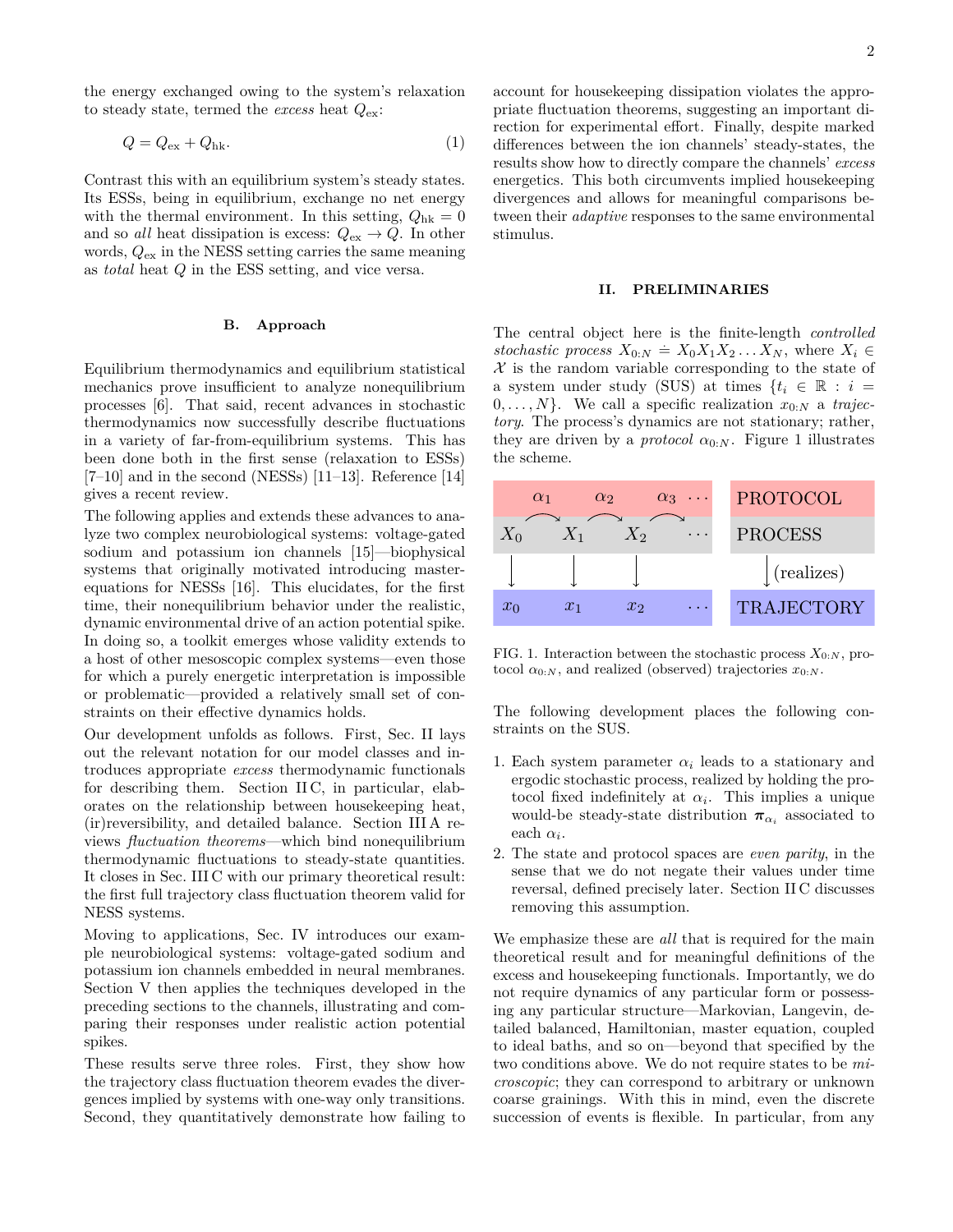continuous-time dynamic we may generate a corresponding discrete-time one for appropriately small time steps. While one cannot, in this most general setting, determine *energetics*, the fluctuation theorems introduced hold independently and exactly—and at any level of system description. We state the fluctuation theorems in this setting for two primary reasons: first, for clarity of derivation; second, with an eye toward future applications beyond thermodynamic systems to generally nonstationary stochastic processes.

#### **A. The Thermodynamic System**

That said, generality can hinder ease of application. To this end, when presenting the theoretical tools in their general forms, we frequently return to the relevant example—a "thermal system"—of Fig. 2. This is a SUS coupled to an ideal heat bath at inverse temperature  $\beta = 1/k_B T$ , an ideal work reservoir parameterized by *α*, and an *auxiliary reservoir* representing the otherwise unaccounted-for degrees of freedom. Furthermore, we assign to each SUS state *x* an energy  $E_\alpha(x)$ . Finally, while the example system does not assume (order-1) Markov dynamics, it *does* assume no dynamical dependency on times before  $t_0$ . That is, the system's initial preparation is sufficient to determine the stochastic dynamics during the protocol.



FIG. 2. A *thermal system* and its interactions with various baths. While heat and work reservoirs (labeled with temperature  $T$  and parameter  $\alpha$ , respectively) are ideal, by design we assume nothing about the auxiliary or "aux" reservoir. The labels and arrow directions indicate energetic fluxes tofrom the system. Notably, we allow for nonequilibrium steady states and functionally split the total heat *Q* into the *excess* heat *Q*ex—corresponding to *adaptive* dissipation—and *housekeeping* heat *Q*hk—referring to *homeostatic* dissipation.

The additional restrictions allow identifying the *energies* associated to each dynamical functional—introduced shortly. While they are the minimal possible constraints,

they still allow the SUS to be coarse grained. And, this implies in general that the energetic fluxes are bounds rather than strict equalities [3].

Of paramount importance—and missing from most thermal system schemes—is the presence of the auxiliary bath. The heat and work reservoirs are each proxies for distinct *kinds* of coarse-grained degrees of freedom with distinct internal structures. The heat reservoir is an infinitely large source of purely thermal energy. The work reservoir is completely without entropy. Its only role is to set the SUS's energetic landscape via parameters *α*.

In contrast, there are no restrictions on the auxiliary reservoir's structure. It is unnecessary when describing the SUS's effective state (or energy) at any particular time. Partly, the auxiliary reservoir stands in for coarsegraining out unknown degrees of freedom by unknown schemes. Yet, the auxiliary reservoir's relevance goes beyond this. Specifically, Sec. II C shows that it is a *necessary* source for maintaining NESS conditions.

Altogether, the framework captures a large class of mesoscopic physical, chemical, biological, and engineered systems that exhibit nonequilibrium steady states, but that have additional structure and are in contact with a thermal environment. Subsequent sections develop tools for calculating all the associated energetic fluxes and for bounding their nonequilibrium fluctuations. Practically, this suggests experimental calorimetry and introduces a valuable way to *calibrate* effective models of, for example, the neurobiological ion channels we take up later.

#### **B. Excess Energetics**

With an ESS in contact with a single heat bath, the familiar First Law defines work and heat as distinct contributions to the ESS's energy change over the course of a protocol [8]:

$$
\Delta E = \underbrace{\int \partial_{\alpha} E_{\alpha}(x) \, d\alpha}_{= W} + \underbrace{\int \partial_{x} E_{\alpha}(x) \, dx}_{= Q.}
$$
\n(2)

That is, *W* denotes a difference in system energy owing to a change in protocol—a change in the overall energy *landscape*—and *Q* denotes the difference owing to a change in system state—a dissipative signature of its *adaptation* to environmental conditions.

In contrast, the general setting may not provide a meaningful notion of energy. Worse, even in the restricted case of Fig. 2, we can no longer define total heat—as in Eq. (2)—for a NESS system. It leads to contradiction.

To see this, consider a fixed protocol at  $\alpha$  and a system poised already in the distribution  $\pi_{\alpha}$ . By definition then  $W = 0$  and so  $\langle W \rangle = 0$ , where  $\langle \cdot \rangle$  denotes a weighted average over all possible paths. We also have  $\langle \Delta E \rangle$  =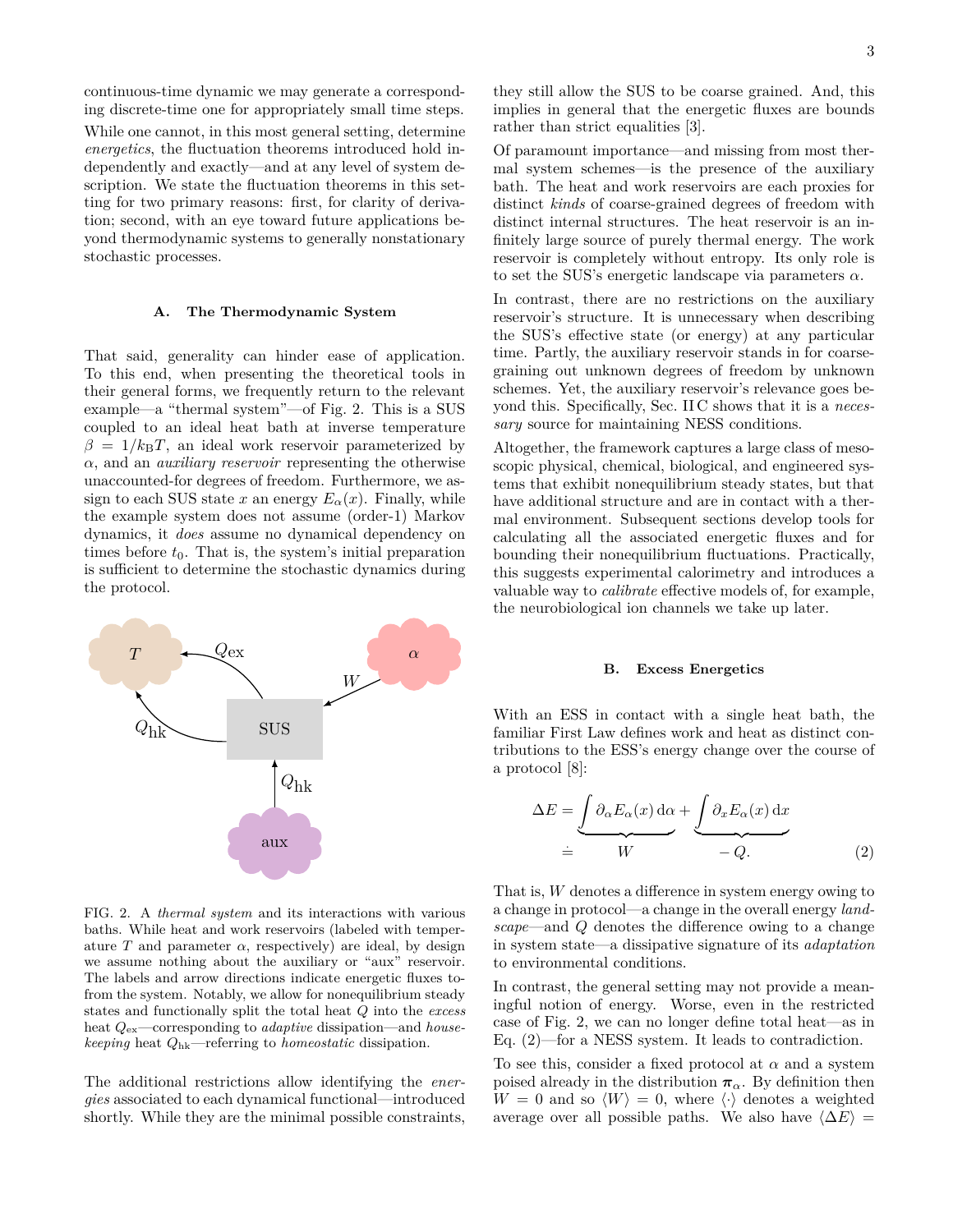$\Delta \langle \pi_\alpha | E_\alpha \rangle = 0$ , where:

$$
\langle \pi_{\alpha} | E_{\alpha} \rangle = \int_{x \in \mathcal{X}} \pi_{\alpha}(x) E_{\alpha}(x). \tag{3}
$$

Yet we cannot have  $\langle Q \rangle = 0$ , for by Eq. (1):

$$
\langle Q \rangle = \langle Q_{hk} \rangle \neq 0 , \qquad (4)
$$

since this is a NESS system. In other words, when energy can flow at equal rates into and out of the system under study—as is the case for *Q*hk from the auxiliary bath, through the system, and into the heat reservoir—that flux leaves no signature in the state energies.

However, there is an alternative to energy. Since to every parameter  $\alpha$  is an associated steady-state distribution  $\pi_{\alpha}$ , we can define the *steady-state surprisal*:

$$
\phi_{\alpha}(x) = -\ln \pi_{\alpha}(x) ; \qquad (5)
$$

so called as it is the Shannon self-information [17] of observing the system in state *x* under the distribution  $\pi_{\alpha}$ .

Taking the surprisal's state average under this distribution yields its Shannon entropy (or, for continuous-state spaces, its differential entropy):

$$
\langle \pi_{\alpha} | \phi_{\alpha} \rangle \doteq \int_{x \in \mathcal{X}} \pi_{\alpha}(x) \phi_{\alpha}(x) \n= H[\pi_{\alpha}].
$$
\n(6)

To see how the surprisal relates to energy, consider the canonical ensemble of statistical mechanics—the ESS version of Fig. 2, with  $Q_{hk} = 0$  and so no auxiliary bath where  $\pi_{\alpha}$  is the Boltzmann distribution [18]. Then:

$$
-\ln \pi_{\alpha}(x) = \beta (E_{\alpha}(x) - F_{\alpha}^{\text{eq}})
$$
  
=  $\phi_{\alpha}(x)$ , (7)

where  $F_{\alpha}^{\text{eq}}$  is the equilibrium free energy—the familiar logarithm of the canonical partition function.

Equation (7) motivates yet another moniker for  $\phi_{\alpha}(x)$ : the *nonequilibrium potential*. In this sense, steady-state surprisal is analogous to a generalized energy. However, it remains a meaningful characterization of a system's steady-state distribution—via its information-theoretic interpretation—even when energy is not meaningful.

Leveraging this, an analogous First Law for  $\phi_{\alpha}(x)$  defines the *excess* heat and work:

$$
\Delta \phi = \underbrace{\int \partial_{\alpha} \phi_{\alpha}(x) \, d\alpha}_{\doteq \mathcal{W}_{\text{ex}}} + \underbrace{\int \partial_{x} \phi_{\alpha}(x) \, dx}_{\doteq \mathcal{Q}_{\text{ex}}} \tag{8}
$$

As with their nonexcess counterparts, these quantities characterize distinct *dynamical* contributions to a change in steady-state surprisal:  $W_{\rm ex}$  capturing that due to a changing protocol, which sets the steady-state probability landscape; Qex monitoring a system's *adaptation* to its environment.

For Fig. 2's thermal system, these conveniently convert to energies:  $\mathcal{W}_{\rm ex} \to \beta W_{\rm ex}$  and  $\mathcal{Q}_{\rm ex} \to \beta Q_{\rm ex}$ . And, they agree with other standard formulations of excess thermodynamic functionals [11, 13]. Using Eq. (7) and taking the ESS limit of Boltzmann-distributed steady-states yields: (i)  $\mathcal{Q}_{\text{ex}} \to \beta Q$ —with equilibrium steady states, all dissipated heat is excess—and (ii)  $\mathcal{W}_{\text{ex}} \to \beta(W - \Delta F)$ , leading to its classification as an *excess environmental entropy production* [13].

We stress, though, that the excess work and heat—and the steady-state surprisal—retain dynamical meaning independent of Boltzmann or even energetic assumptions. In this way, Eq. (7) is a guidepost for thermodynamic interpretation. It is not, however, a strict equivalence. In point of fact, as we will see, sodium channels (as with other NESS systems) lack a well-defined steady-state free energy [13]. Nevertheless, Eq. (8) describes—tractably two functionally distinct aspects of their response to dynamic environments.

## **C. Detailed Balance and Housekeeping**

The housekeeping heat remains. Recall that it corresponds to energy dissipated to maintain NESSs, as in Eq. (1). Phenomenologically, Eq. (1) provided a satisfactory answer. However, our excess heat definition only required would-be steady-state distributions exist. The definition of total heat, in contrast, depended explicitly on well-defined state energies. This difference led to problems with NESSs.

The upshot is that a more general definition of housekeeping heat is called for. In particular, it should depend only on the stochastic dynamics and, when added to excess heat, it should give a reasonable generalization of *total* heat. Naturally, we also require interpretability and that it reduces to the corresponding well-understood thermodynamic terms in the appropriate limits.

To these ends, but in a slightly more general form than previously reported, we define *housekeeping heat* to explicitly allow non-Markovian dynamics:

$$
\mathcal{Q}_{hk} = \ln \frac{\Pr(X_{1:N} = x_{1:N} \mid X_0 = x_0; \alpha_{0:N})}{\Pr(X_{1:N} = x_{N-1:0} \mid X_0 = x_N; \alpha_{N:0})} + \ln \prod_{i=0}^{N-1} \frac{\pi_{\alpha_{i+1}}(x_i)}{\pi_{\alpha_{i+1}}(x_{i+1})}.
$$
\n(9)

Observe that the first term is a log-ratio of conditioned path probabilities. The denominator is the numerator's time reversal: the probability of obtaining the reversed path  $x_{N:0}$  conditioned on starting in the state  $x_N$  and subject to the reversed protocol  $\alpha_{N:0}$ . The second term is exactly  $-\mathcal{Q}_{\text{ex}}$  by the discrete form of Eq. (8). And so,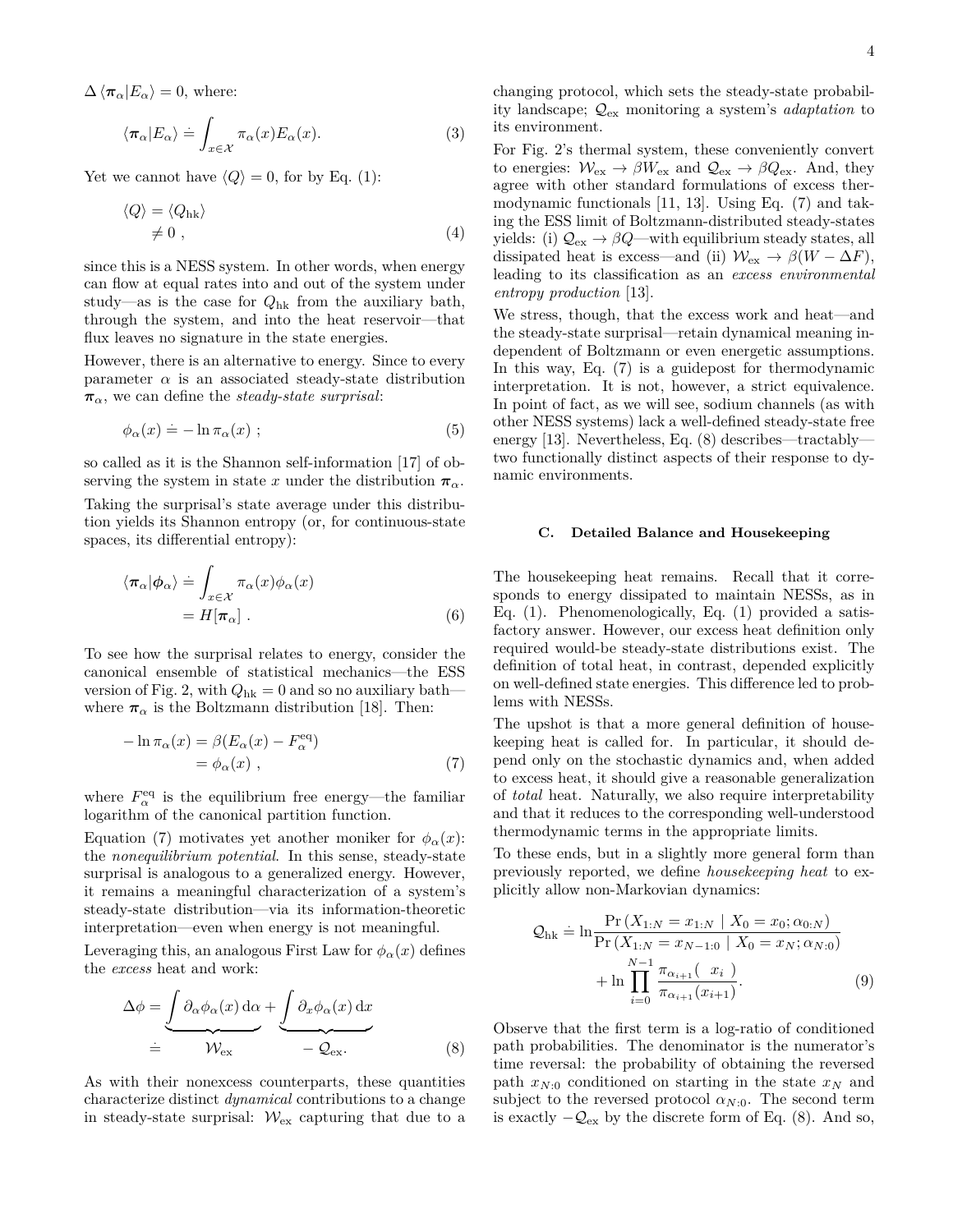by identifying  $Q = Q_{\text{ex}} + Q_{\text{hk}}$ , housekeeping heat is a component of the generalized *total heat* Q.

In the (single heat bath) thermal example, one recovers units of energy as  $Q \to \beta Q$  and  $Q_{hk} \to \beta Q_{hk}$ . And, the resulting total heat is consistent with *microscopic reversibility* [9]. Equivalently, we could have started with this microscopic reversibility condition for even state spaces and arrived at the appropriate housekeeping heat.

With this in mind, consider *relaxing* the even state space assumption. Doing so and keeping the appropriate microscopic reversibility condition allows for an analogous splitting of housekeeping heat—modified so that the denominator's terms are negated where required—and excess heat, consistent with previous considerations of oddparity NESS systems [19, 20]. While we note that an analogue to our Eq. (18) holds, we do not treat this further here.

Now, consider a Markov dynamic of order 1. That is, conditioning on the previous time step fully characterizes the probability distribution over futures. Then, the first term reduces to the logarithm of a product of one-step conditional probabilities. And,  $\mathcal{Q}_{hk}$  tracks the degree of *detailed-balance violation* over the trajectory. This is in agreement with existing definitions [11, 13, 21]. Concretely, detailed-balanced dynamics imply  $\mathcal{Q}_{hk} = 0$  for every trajectory. If any trajectory yields  $\mathcal{Q}_{hk} \neq 0$ , the dynamic is necessarily nondetailed balanced.

Finally, recall that by definition  $Q_{hk} = 0$  for an ESS system. Taken together with assuming an even state space—ensuring correct "reverse" probabilities the Markov condition says, succinctly:

> *Nondetailed Balanced Dynamics*  $\mathbb T$ *Nonequilibrium Steady States*

Recall that the Markov condition is appropriate for many microscopically-modeled thermal systems such as overdamped Langevin dynamics, as well as for a host of biological systems like the ion channels we consider later.

Nonzero housekeeping heat actually *necessitates* including an auxiliary reservoir for a complete picture. Recall Fig. 2. This follows since a NESS system, even fully relaxed to its stationary distribution, constantly dissipates housekeeping heat to the thermal reservoir. (And does so at an average rate of  $d \langle Q_{hk} \rangle / dt$ .) Yet, with the protocol parameter fixed, no work (or excess work) is done:  $W = 0$  by Eq. (2). The system's average energy does not change, though, since the parameter and individual state uniquely set its energies:  $d \langle E \rangle / dt = 0$ .

The conclusion is that energy flux through the system, observed in the housekeeping dissipation to the thermal reservoir, must come from *somewhere* not otherwise described by the ideal constructs. In other words, in the thermodynamically-interpretable setting, nondetailed balanced dynamics are signatures of unaccountedfor degrees of freedom. In this way, the constructions in Eqs. (8) and (9) provide the tools to isolate this *homeostatic* part of a system's energetic fluxes, so called for its role maintaining homeostatic (steady-state) conditions.

We close by calling out a feature on direct display in Eq. (9). While placing minimal restrictions on the *dynamics*, problems arise when any path is strictly irreversible, in the sense that a nonzero-probability forward trajectory is associated a zero-probability reverse. Then,  $\mathcal{Q}_{hk}$ diverges. And this seemingly forbids dynamics in finite state spaces with one-way-only transitions.

In the thermodynamic interpretation, such a transition costs infinite dissipation. And, with this realization, usually a model's mesoscopic nature comes to bear. Indeed, Ref. [13] in its related sodium channel analysis remarks that "more careful experimental effort should be done to bound the actual housekeeping entropy production in these ion channels". The following section demonstrates that a new *trajectory-class fluctuation theorem* provides a tool for analyzing such experiments and circumvents the divergence while still placing strong bounds on fluctuations.

# **III. FLUCTUATIONS AND FREE ENERGY**

So far, we defined the generalized quantities  $\mathcal{W}_{\rm ex}$ ,  $\mathcal{Q}_{\rm ex}$ , and  $\mathcal{Q}_{hk}$  and elucidated their meanings outside the ESS regime. As with their ESS counterparts, though, they depend on the specific path a system takes through its state space under a particular protocol. A suite of statistical tools called *fluctuation theorems* (FTs) tie such nonequilibrium behaviors to equilibrium (or steady-state, more generally) quantities. They come in three primary flavors: (i) *integral* FTs (IFTs) concern weighted averages over all possible trajectories; (ii) *detailed* FTs (DFTs) fix the relationship between a specific path and its associated reversal; and (iii) *trajectory class* FTs (TCFTs) interpolate between the two [22].

The following compares and contrasts these, discusses there role vis a vis free energy, and concludes with a trajectory-class FT for NESS systems. And, this then sets up analyzing two neurobiological NESS systems for their thermodynamic responses, expressed in excess works and housekeeping heats—to complex environmental signals.

# **A. Fluctuation Theorems**

Integrated and detailed FTs each exhibit complementary tradeoffs—tradeoffs discussed below as we introduce the theorems. Trajectory-class FTs, meanwhile, combine the strengths of both and so are adaptable to a variety of systems and experimental conditions. Unlike the integral and detailed FTs, though, to our knowledge there is as yet no general trajectory-class FT valid for NESS systems. We address this lack by presenting one for the first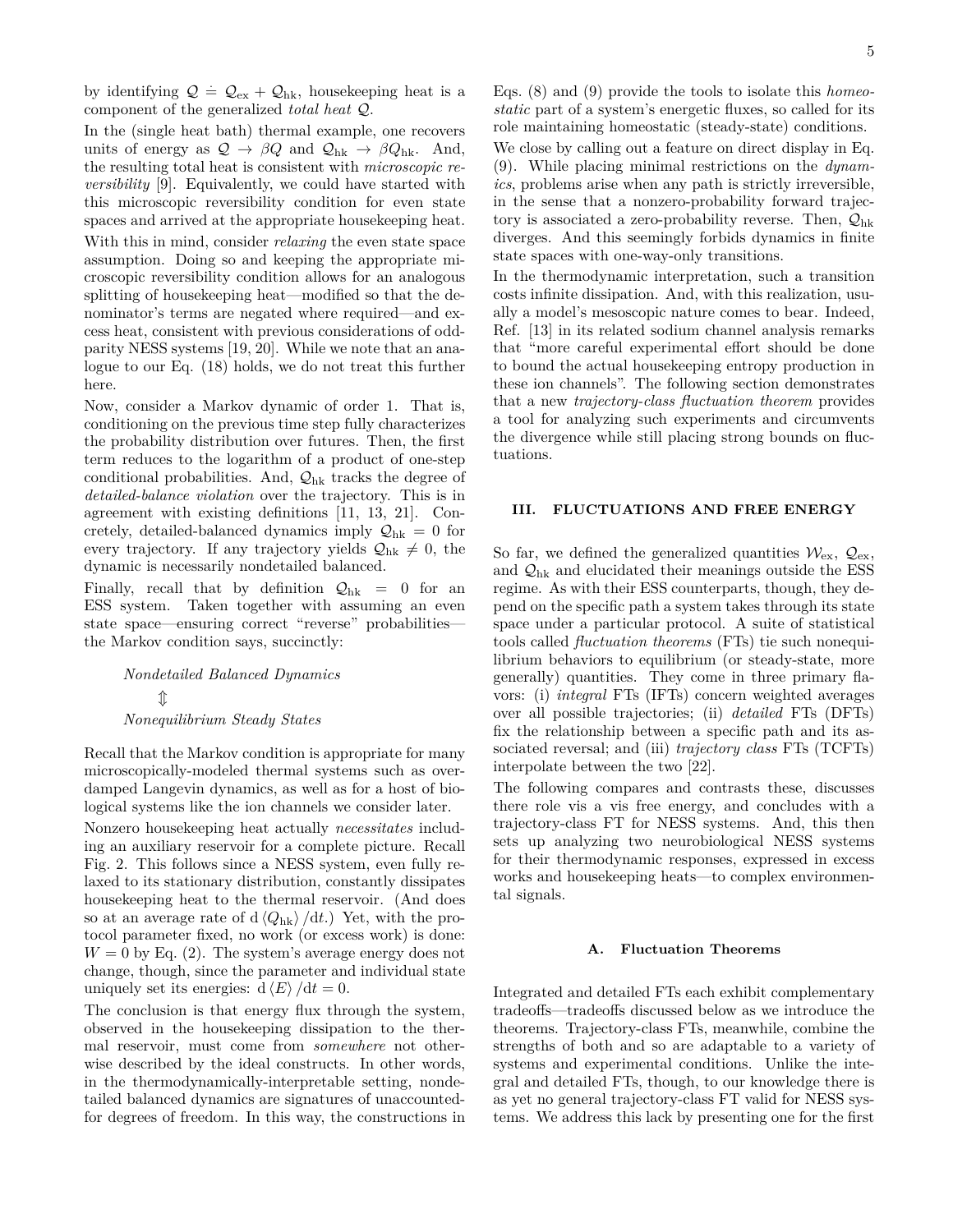time. It simultaneously extends the previously-known ESS FT and reveals experimental difficulties unique to NESS systems, ultimately suggesting a need for new experimental tools.

Jarzynski's equality [7, 8], an IFT and the progenitor of the FTs we consider, links equilibrium free energies to the averaged exponential work distribution. It applies specifically to ESS systems that begin in their equilibrium distribution and are connected to a single heat bath. Under these conditions:

$$
\langle e^{-\beta W} \rangle = e^{-\beta \Delta F} \,, \tag{10}
$$

where the angle brackets refer to a weighted average over all possible trajectories. That is, Jarzynski's equality ties an arbitrarily nonequilibrium quantity—the averaged exponential work  $\langle e^{-\beta W} \rangle$ —to the equilibrium free energy difference ∆*F*—a state function. Practically, this enables free energy estimation from nonequilibrium work measurements [23].

It comes with disadvantages, however. In particular, extremely rare paths often dominate the exponential work distribution [24], leading to poor statistical accuracy when estimating with finitely many experimental realizations. Nonetheless, Jarzynski's equality has been confirmed for a wide variety of systems [25–27]. In addition, while Eq. (10) only applies to ESS systems, a variety of generalizations have been derived and tested for NESS systems [2, 11, 12, 28].

In contrast to Jarzynski's IFT, the *detailed* FTs (DFTs), express a symmetry relation between a particular trajectory-protocol pair and its appropriate time reversal. Perhaps the most well-known of these is due to Crooks [9, 10], which is complementary to Jarzynski's IFT in several ways. For one, it makes the same assumptions: an ESS system connected to a bath, beginning in equilibrium and driven away from it. For another, Jarzynski's IFT results directly from trajectory-averaging both sides of Crooks' DFT. Before presenting the DFT, though, we pause to precisely define and set notation for what we mean by an "appropriate reversal".

Consider a system that begins in state distribution  $\mu_F$ , is driven by the protocol  $\alpha_{1:N}$ , and realizes a trajectory in the measurable subset  $C \subseteq \mathcal{X}^{N+1}$ . We call *C* a *trajectory class*. Then, we define the *forward process probability* as:

$$
\mathcal{P}_{\mu_{\mathcal{F}}}\left(C\right) = \Pr\left(C \mid X_0 \sim \mu_{\mathcal{F}}; \alpha_{1:N}\right) \tag{11}
$$

(Here, ∼ means "is distributed as".) Now, consider the same system beginning in the distribution  $\mu_R$  and driven by the *reverse protocol*  $\tilde{\alpha}_{N:1}$ , where the tilde indicates negation of time-odd variables (such as magnetic field). In turn, we define the *reverse process probability*:

$$
\mathcal{R}_{\mu_{\mathrm{R}}}\left(C\right) \doteq \Pr\left(C \mid X_0 \sim \mu_{\mathrm{R}}; \widetilde{\alpha}_{N:1}\right). \tag{12}
$$

For finite state spaces, Eqs. (11) and (12) define distinct probability measures on the trajectory space. In a con-

tinuous state space, we use the same notation to indicate probability *densities*.

Let  $\pi_F = \pi_{\alpha_0}$  and  $\pi_R = \pi_{\widetilde{\alpha}_N}$ . In these terms, Crooks'<br>DFT reads: DFT reads:

$$
\frac{\mathcal{P}_{\pi_{\mathcal{F}}}(x_{0:N})}{\mathcal{R}_{\pi_{\mathcal{R}}}(\widetilde{x}_{N:0})} = e^{\beta(W-\Delta F)}.
$$
\n(13)

As for Jarzynski's IFT, the Crooks DFT has withstood experimental test [29] and seen use in empirically estimating free energy differences [23]. Also, paralleling Jarzynski's IFT, Crooks' DFT has been generalized to a variety of NESS systems [13, 30, 31].

We highlight Ref. [13]'s generalization of these. We recall, in particular, its Eq. (25), since it is the DFT upon which we base our TCFT.

Compared to Crooks' DFT, we assume an even state space. So, there is never negation under reversal. However, we do *not* assume equilibrium steady states (or detailed balance), any particular starting distribution for the forward and reverse processes, nor a single heat bath system (or any specific bath structure). Instead, we require only the functionals  $\mathcal{W}_{\rm ex}$  and  $\mathcal{Q}_{\rm hk}$  as defined in Eqs. (8) and (9), along with an additional one—the (unitless) *nonsteady-state free energy*:

$$
\mathcal{F}_{\alpha}^{\text{ns}}(\mu, x) = \ln \frac{\mu(x)}{\pi_{\alpha}(x)} . \tag{14}
$$

Its name derives from its indicating how far a given distribution is from the associated steady-state distribution. Indeed, on state averaging we have  $\langle \mu | \mathcal{F}_{\alpha}^{\text{nss}} \rangle$  =  $D_{\text{KL}}[\mu \| \pi_{\alpha}]$ . As with the other functionals generalized to the stochastic process picture, it carries meaning departure from steady-state conditions—outside of energetic or thermal assumptions.

Given this, Ref. [13]'s DFT is:

$$
\frac{\mathcal{R}_{\mu_{\rm R}}(x_{N:0})}{\mathcal{P}_{\mu_{\rm F}}(x_{0:N})} = e^{-(\mathcal{W}_{\rm ex} + \mathcal{Q}_{\rm hk} - \Delta \mathcal{F}^{\rm nss})}, \qquad (15)
$$

where  $\Delta \mathcal{F}^{\text{nss}} = \mathcal{F}^{\text{nss}}_{\alpha_N}(\mu_R, x_N) - \mathcal{F}^{\text{nss}}_{\alpha_0}(\mu_F, x_0)$  is a correction due to starting the forward and reverse processes out of steady state. If we began the forward and reverse processes in their associated steady-state distributions, by definition we would have  $\Delta \mathcal{F}^{\text{nss}} = 0$ .

As a mathematical statement involving a stochastic process' trajectories, their probabilities, and the functionals  $\mathcal{W}_{\rm ex}$ ,  $\mathcal{Q}_{\rm hk}$ , and  $\Delta\mathcal{F}^{\rm ns}$  we have so far defined, Eq. (15) holds *independent* of any thermodynamic assumptions. Yet, as before, reducing it to thermodynamically meaningful cases is straightforward and illuminates several important considerations when moving from ESS into NESS regimes.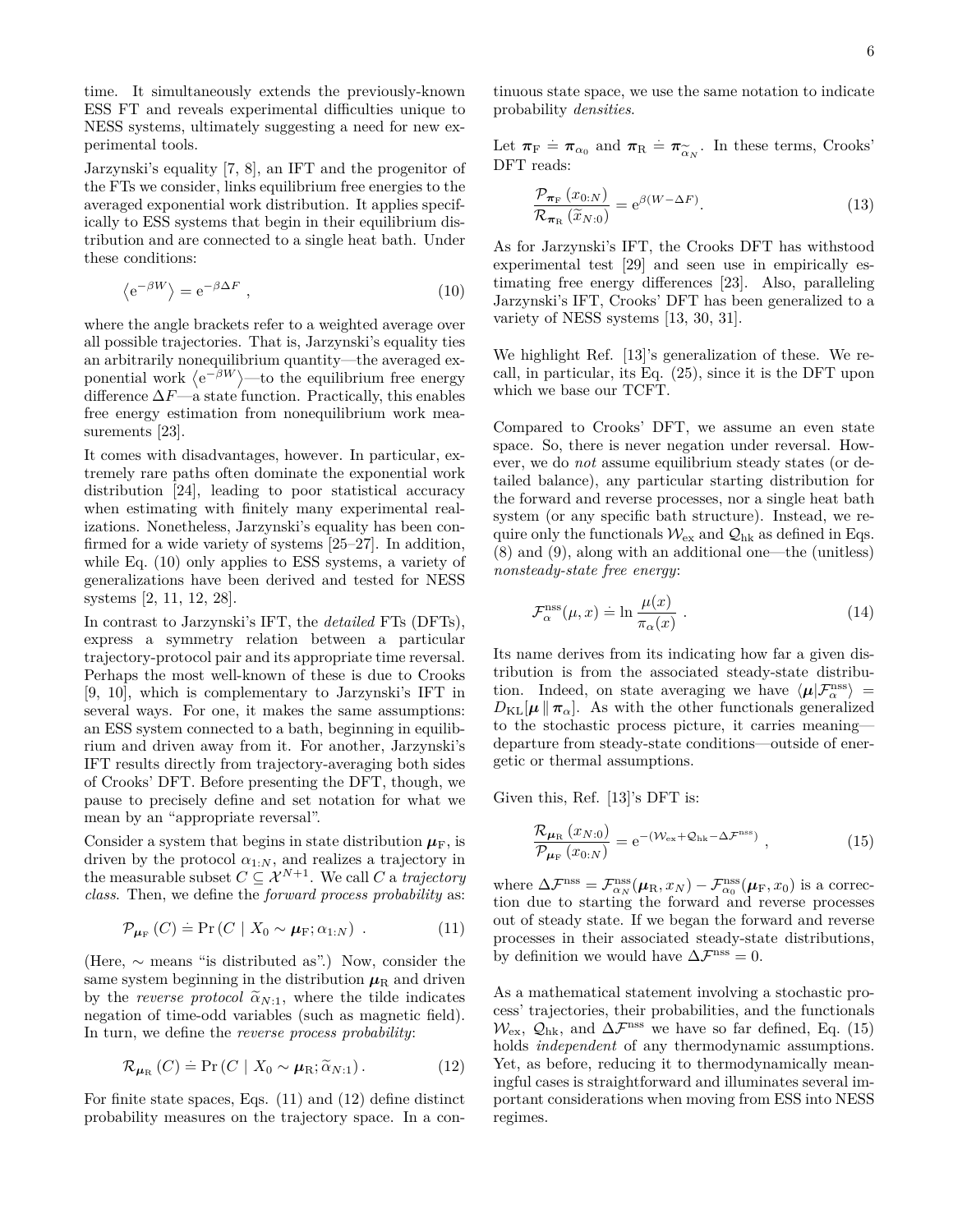#### **B. Fluctuation Theorems and Free Energy**

To see how the TCFT relates to other FTs, we apply Eq. (15) to Fig. 2's thermal system, since it represents the types of NESS system we wish to consider. Here, the change is to simply recover energy units:

$$
\frac{\mathcal{R}_{\mu_{\rm R}}\left(x_{N:0}\right)}{\mathcal{P}_{\mu_{\rm F}}\left(x_{0:N}\right)} = \mathrm{e}^{-\beta \left(W_{\rm ex} + Q_{\rm hk} - k_{\rm B} T \Delta \mathcal{F}^{\rm ns}\right)}\,. \tag{16}
$$

In the ESS case, and starting in the associated steady states, Eq. (16) reduces directly to Crooks' DFT of Eq. (13). And so, from there, it reproduces Jarzynski's IFT via trajectory ensemble averaging.

Absent ESSs, though, there is no steady-state free energy term analogous to the equilibrium free energy. Rather, for ESSs:  $W_{\text{ex}} = W - \Delta F$ . Generally, defining a NESS free energy is problematic [13], in part because steadystate distributions may no longer be Boltzmann. Instead, the excess work subsumes what would have been a change in steady-state free energy, and we work with it directly. The downside is the inability to extract a path-*independent* term from the path-dependent excess work.

Lacking our notion of excess work, Ref. [11] partially addressed this by writing  $\Delta \phi + \mathcal{Q}_{ex}$  directly—isolating  $\Delta\phi$  as a path-independent quantity related only to initial and final configurations—and used this fact to derive a NESS Second Law from their IFT.

Mirroring this approach and adopting Fig. 2's assumptions, gives:

$$
\frac{\mathcal{R}_{\mu_{\rm R}}(x_{N:0})}{\mathcal{P}_{\mu_{\rm F}}(x_{0:N})} = e^{-(\beta Q + \Delta \phi - \Delta \mathcal{F}^{\rm ns})} \ . \tag{17}
$$

This introduces yet another view of the problem with defining a NESS free energy. Since it contains the housekeeping heat, we cannot naïvely obtain *W* from *Q*, in terms of state energies. Instead, one way or another, this forces us to reckon with the path- and explicitly timedependent housekeeping heat, either on its own or as part of the total heat. Still, Eq. (17)'s only path-dependence being in *Q* is an advantage, since it isolates a single thermodynamic variable in need of experimental tracking. It also brings to the forefront the primary challenge: In experiments, most often *work* is empirically tracked, even when testing a FT phrased in terms of heat [2].

# **C. NESS Trajectory Class Fluctuation Theorem**

With an appropriate DFT for NESS systems now in hand, we are confronted with yet another challenging experimental tradeoff. Just as the IFTs suffer from extremely-rare extremely-large contributions, the DFTs require very precise control and measurement of *individual* realizations, as well as accurate estimations of individual realization probabilities (or their ratios). In many situations, this is intractable even in principle. For the ion channels considered shortly, generally *no* measurement of individual conformational states is available, since ion current is the only observable. Moreover, the state space topology varies with each individual rate model [32]. This is all to say that thermodynamic analysis requires a more flexible intermediary between the DFT's trajectory-level information and the IFT's ensemble-level information.

Reference [33] recently provided such an intermediary for ESS systems—the *trajectory class* FTs (TCFTs). At root, they relate the forward and reverse probabilities of an arbitrary subset of trajectories—the *trajectory class C* as introduced earlier—to the average exponential work within that trajectory class. In this way, TCFTs are maximally adaptable to experimental conditions: They need neither suffer rare event errors nor require individualtrajectory-level control. Instead, whatever the unique experimental conditions at hand, they provide a framework for laying out an associated FT. As a practical matter, TCFTs have already provided a diagnostic tool for monitoring the thermodynamics of successful and failed microscopic information processing in supercomputing flux logic [34].

The following extends Ref. [33]'s ESS TCFT (Eq. (3) there) in two ways. First, we allow for NESS systems. Second, we allow starting the forward and reverse processes in arbitrary distributions  $\mu_F$  and  $\mu_R$ , respectively. The exponential NESS TCFT, derived in App. A, is:

$$
\frac{\mathcal{R}_{\mu_{\rm R}}\left(C_{\rm R}\right)}{\mathcal{P}_{\mu_{\rm F}}\left(C\right)} = \left\langle e^{-(\mathcal{W}_{\rm ex} + \mathcal{Q}_{\rm hk} - \Delta \mathcal{F}^{\rm nss})} \right\rangle_C \,,\tag{18}
$$

where  $\langle \cdot \rangle_C$  denotes the conditionally-weighted average over only those trajectories in the class *C* and the *reverse trajectory class*  $C_R = \{ x_{N:0} \mid x_{0:N} \in C \}.$ 

Equation (18) imports to the NESS setting all the benefits of the TCFT. Most notably, it adapts readily to a variety of experimental conditions while maintaining robust statistics. The associated DFT and IFT emerge simply by setting the class *C* to be a single trajectory or the set of all trajectories, respectively. Equation (18), as with its ESS counterpart, allows us to select the trajectories classes that are most accessible in a particular experimental configuration and *then* propose the appropriate theory against which to test.

Once again, in this form Eq. (18) makes only two assumptions about a stochastic process, as outlined previously: a unique stationary distribution for each *α* and an even state space. It reproduces Ref. [33]'s TCFT given ESS assumptions. Similarly, it reproduces Ref. [13]'s Eq. (52) when the class is chosen to start and end in a particular desired subset of states. However, our main result holds independently of any energetic, Markovian, or particular class assumption.

Generalization to NESS systems is not without caveat, however.  $\mathcal{Q}_{hk}$  plays a central role and we do not have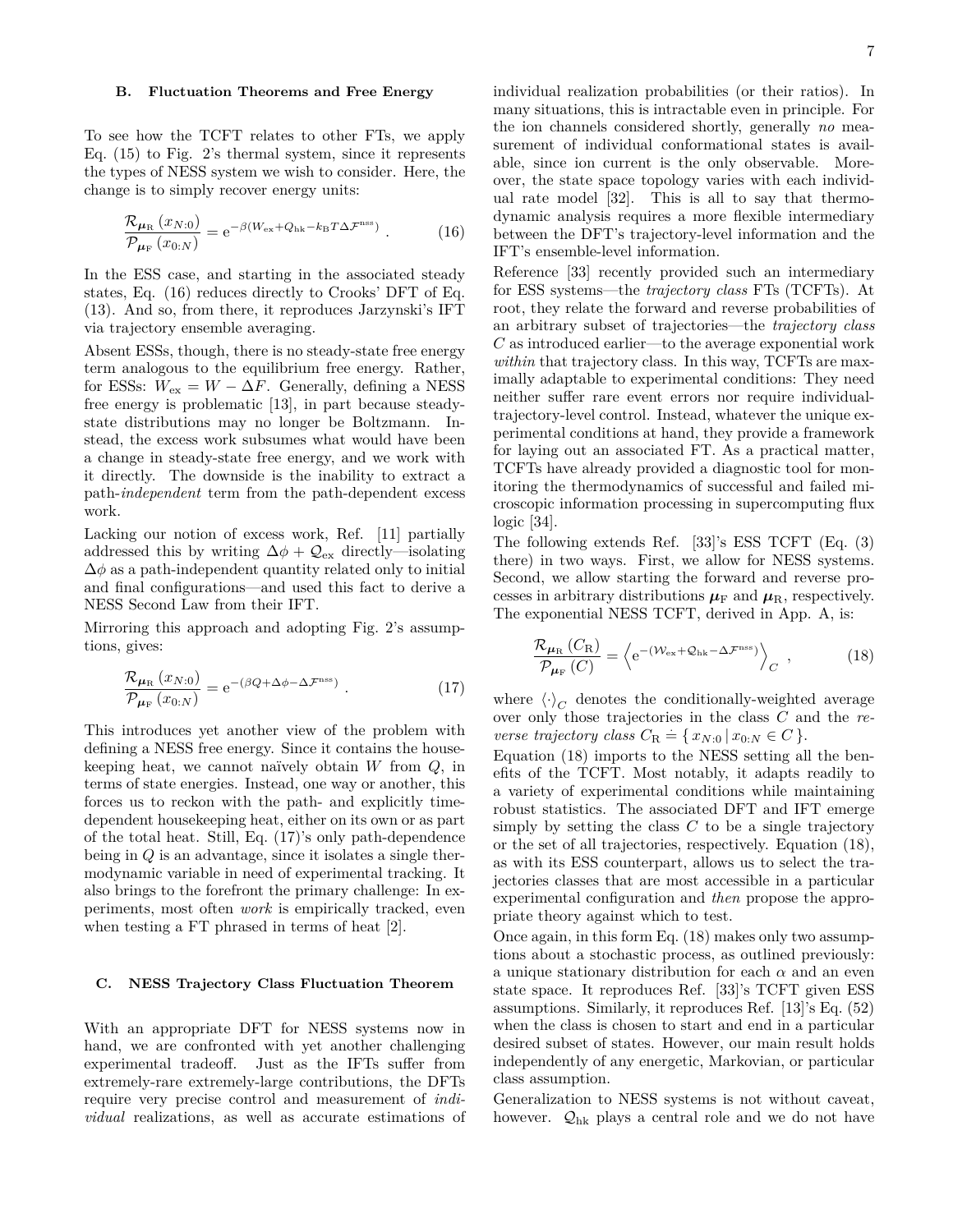our state- and path-independent equilibrium free energy to extract from the average and estimate. This suggests experimentally tracking the housekeeping heat itself is key to understanding nondetailed balanced, NESS systems. (Alternatively, one could monitor the total heat per Eq. (17).) This is not surprising, considering *Q*hk is *the* defining difference between an ESS and NESS system.

# **IV. NA**<sup>+</sup> **AND K**<sup>+</sup> **ION CHANNELS**

Armed with this toolkit, we turn to two example systems: Ref. [15]'s delayed-rectifier potassium  $(K^+)$  and fast sodium  $(Na<sup>+</sup>)$  voltage-gated ion channels. (See its Figs. 5.12 and 5.13, reproduced in our Figs. 3 and 4, respectively.) These single-channel models are based on relatively more macroscopic models of channel ensembles due to Hodgkin and Huxley [35]. However, they better represent the interdependencies between conformational transformations and more accurately reproduce experimentally-observed currents, especially for the Na<sup>+</sup>

channel [15].

The models are both continuous-time Markov chains (CTMCs), whose dynamics are described by the stochastic master equation:

$$
\frac{\mathrm{d}}{\mathrm{d}t} \langle \boldsymbol{\mu}(t) | = \langle \boldsymbol{\mu}(t) | \, \mathbf{G}_{\alpha}.\tag{19}
$$

The row vector  $\langle \mu(t) |$  specifies the *state distribution* or *mixed state* at time *t*; its elements are  $\mu(x,t)$  =  $Pr(X(t) = x)$ . The transition rate matrix  $G_\alpha$  is controlled by the protocol and, thus, varies with time. The would-be steady-state distributions for each  $\alpha$  are given by:

$$
\langle \pi_{\alpha} | \mathbf{G}_{\alpha} = \langle 0 | \, , \tag{20}
$$

with  $\langle 0|$  the all-0 vector.

The transition-rate matrices corresponding to the two channels are:

$$
\mathbf{G}_{\alpha}^{\mathbf{K}^{+}} = \begin{bmatrix}\n-4a_{n} & 4a_{n} & 0 & 0 & 0 \\
b_{n} & -(3a_{n} + b_{n}) & 3a_{n} & 0 & 0 \\
0 & 2b_{n} & -(2a_{n} + 2b_{n}) & 2a_{n} & 0 \\
0 & 0 & 3b_{n} & -(3b_{n} + a_{n}) & a_{n} \\
0 & 0 & 0 & 4b_{n} & -4b_{n}\n\end{bmatrix}
$$
 and (21)  
\n
$$
\mathbf{G}_{\alpha}^{\mathbf{N}^{\mathbf{a}^{+}}} = \begin{bmatrix}\n-3a_{m} & 3a_{m} & 0 & 0 & 0 \\
b_{m} & -(2a_{m} + b_{m} + k_{1}) & 2a_{m} & 0 & k_{1} \\
0 & 2b_{m} & -(a_{m} + 2b_{m} + k_{2}) & a_{m} & k_{2} \\
0 & 0 & 3b_{m} & -(3b_{m} + k_{3}) & k_{3} \\
0 & 0 & a_{n} & 0 & -a_{n}\n\end{bmatrix}.
$$
 (22)

Letting  $\alpha$  denote the transmembrane voltage, the associated transition rates are:

$$
a_m(\alpha) = \frac{(\alpha + 40 \text{ mV})/10 \text{ mV}}{1 - \exp\left(-(\alpha + 40 \text{ mV})/10 \text{ mV}\right)}, \qquad b_m(\alpha) = 4\exp\left(-(\alpha + 65 \text{ mV})/18 \text{ mV}\right),\tag{23}
$$

$$
a_h(\alpha) = \frac{7}{100} \exp\left(-(\alpha + 65 \text{ mV})/20 \text{ mV}\right), \qquad k_1 = \frac{6}{25} \text{ ms}^{-1}, \ k_2 = \frac{2}{5} \text{ ms}^{-1}, \ k_3 = \frac{3}{2} \text{ ms}^{-1}, \tag{24}
$$

$$
a_n(\alpha) = \frac{(\alpha + 55 \text{ mV})/100 \text{ mV}}{1 - \exp\left(-(\alpha + 55 \text{ mV})/10 \text{ mV}\right)}, \text{ and } b_n(\alpha) = \frac{1}{8} \exp\left(-(\alpha + 65 \text{ mV})/80 \text{ mV}\right).
$$
 (25)

We map these CTMC systems to discrete-time stochastic processes by taking  $\alpha(t)$  fixed for sufficiently small time intervals  $\Delta t$ , generating the transition matrices:

$$
\mathbf{T}_{\alpha}^{\Delta t} \doteq e^{\Delta t} \mathbf{G}_{\alpha} \tag{26}
$$

for each such time interval. Having discretized time in this way, they are examples of the thermodynamic scheme in Fig. 2, being surrounded by a single thermal environment at body temperature.

A voltage-gated ion channel's basic function is to selectively allow ions to permeate a cell membrane. The selection is based on the transmembrane voltage—the voltage difference between the membrane's inside and outside. In our models, this difference is specified by the parameter  $\alpha$ , and so a neuronal action potential spike is a specific protocol. Reference [15]'s  $K^+$  and  $Na^+$  models correspond to channels that play crucial roles in generating and propagating such spikes in mammalian neurons. Both Markov chain models are estimated from singlechannel experiments.

We selected these two channel models for several reasons. First, in terms of their biological function, they accomplish similar tasks, are connected to the same environ-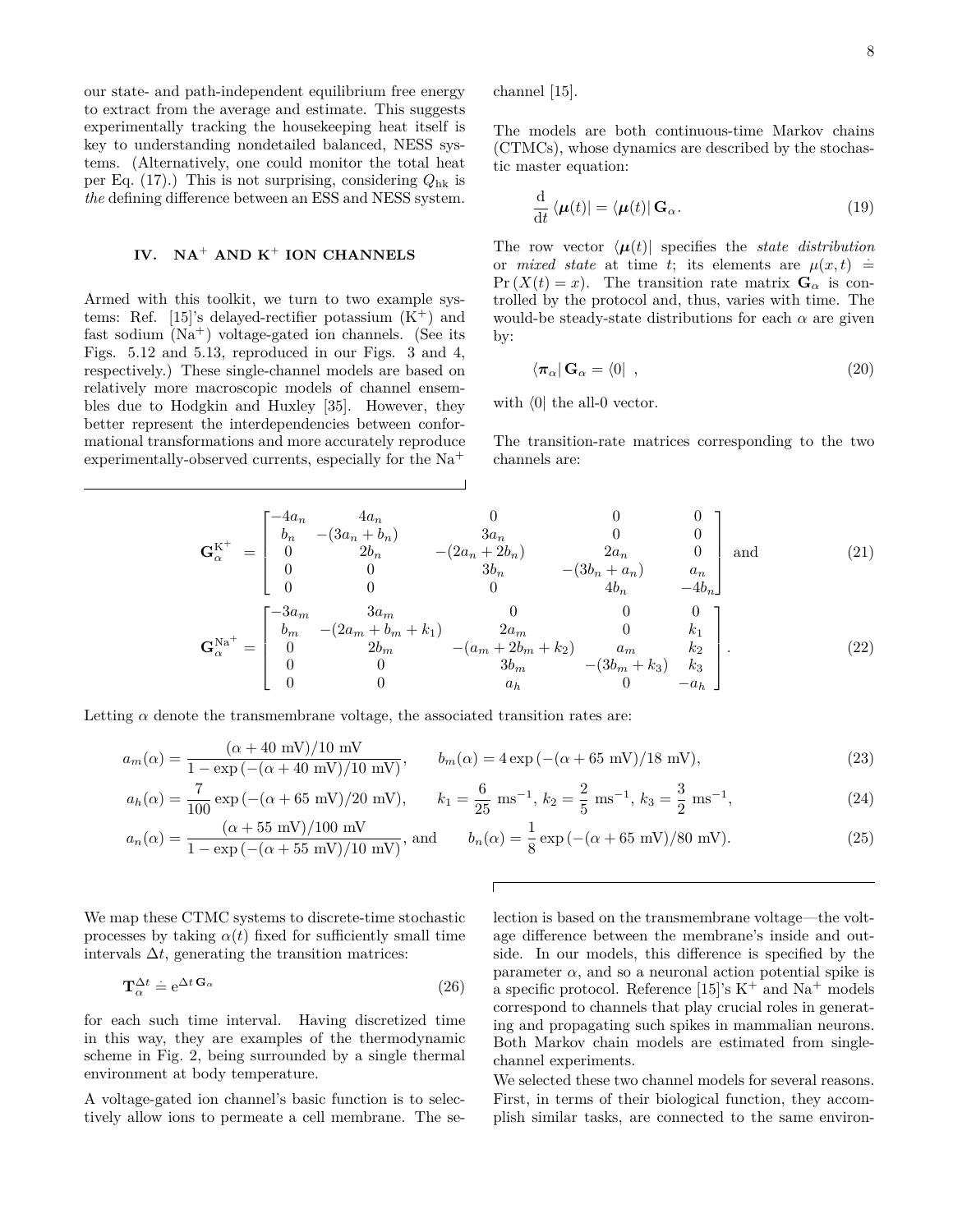

FIG. 3. Continuous-time Markov chain model of the  $K^+$  channel adapted from Fig. 5.12 of Ref. [15]. Self-transitions are implied. In the states labeled A*n*, *n* (between 1 and 4) activation gates close the channel. O labels the open channel state, the only one in which  $K^+$  current can flow through the channel. The rate parameters  $a_n$  and  $b_n$  are voltage-dependent; their functional forms are given in Eqs. (25). This channel model is fully detailed balanced, in the sense that Eq. (27) is zero for every allowed transition pair.

mental parameters, and are suitably mesoscopic. That is, despite being more detailed than the Hodgkin-Huxley ensemble models, neither model accounts for the many additional degrees of freedom involved in the channel dynamics, be it steady-state or transient functions. The small effective state spaces in the Markov chain models reflect this.

One consequence of this implied coarse graining is that any total entropy production is a lower bound [3]. Still, we are able to make headway analyzing their nonequilibrium dynamics *without* knowledge of the underlying coarse-graining methods—knowledge missing for the vast majority of mesoscopic complex systems.

Second, the  $Na<sup>+</sup>$  channel's transition rates do not, in general, satisfy detailed balance, while the  $K^+$  channel's do. Indeed, the  $Na<sup>+</sup>$  channel model includes both finitely nondetailed-balanced transition pairs and one-way-only transition rates, which imply divergent infinitesimal-time housekeeping heat.

To see this, note that under our time discretization and the Markov property, the *infinitesimal*(-time) *housekeeping heat* (a single "step" of Eq. (9)) for a transition between states indexed by *i* to *j*:

$$
[d\mathcal{Q}_{hk}]_{ij} = \lim_{\Delta t \to 0} \ln \frac{\pi_{\alpha}(x_i) [\mathbf{T}_{\alpha}^{\Delta t}]_{ij}}{\pi_{\alpha}(x_j) [\mathbf{T}_{\alpha}^{\Delta t}]_{ji}}
$$

$$
= \lim_{\Delta t \to 0} \ln \frac{\pi_{\alpha}(x_i) [\mathbf{G}_{\alpha} + \mathcal{O}(\Delta t)]_{ij}}{\pi_{\alpha}(x_j) [\mathbf{G}_{\alpha} + \mathcal{O}(\Delta t)]_{ji}}.
$$
(27)

For systems with one-way-only transition rates, such as from the second to the fifth state of the  $Na<sup>+</sup>$  channel (indexing the states left to right, Fig. 4), infinitesimal housekeeping heat diverges. This contrast between the two channels—wherein one of them exhibits equilibrium steady states and the other nonequilbrium steady states—allows showcasing several features of the NESS TCFT and of the NESS framework more broadly.



FIG. 2. Contrastence Varios channel at the K+ channel statisfy the case of the K+ channel should satisfy the Contrast case of the K+ channel statisfy the Contrast control of the K+ channel statisfy the Contrast control of FIG. 4. Continuous-time Markov chain model of the  $Na<sup>+</sup>$ channel adapted from Fig. 5.13 of Ref. [15]. Self-transitions are implied. In the states labeled A*n*, *n* (between 1 and 3) activation gates close the channel. O labels the open channel state, in which  $Na<sup>+</sup>$  current flows through the channel. Finally, I labels the channel's inactivation by its inactivation gate—its so-called ball and chain. The rate parameters  $a_m$ ,  $b_m$ , and  $a_h$  are all voltage-dependent; their functional forms are given in Eqs.  $(23)$ – $(24)$ . The rate constants  $k_1, k_2$ , and  $k_3$  are given by Eqs. (24). Unlike the  $K^+$  channel, this model of the  $Na<sup>+</sup>$  channel features one-way transitions in the rate dynamic—states O to I and A2 to I. These transitions are maximally irreversible, and imply divergent infinitesimal housekeeping heat in the sense of Eq. (27). In addition to these, many of the other transition pairs do *not* satisfy detailed balance—Eq. (27) evaluates finite but nonzero.

TCFT (where  $\mathcal{Q}_{hk} = 0$ ) while the Na<sup>+</sup> channel should violate it. Both, however, should satisfy our NESS TCFT of Eq. (18).

One benefit of the TCFT's averaging over arbitrary trajectory classes comes from avoiding the divergences implied by one-way transition rates: We select only those trajectories that do *not* include one-way transitions in the  $Na<sup>+</sup>$  channel, but still satisfy the appropriate DFT (and therefore TCFT) with those trajectories.

In this way, the NESS TCFT allows monitoring nonequilibrium fluctuations in systems with drastically different steady-state characteristics: detailed balance on the one hand and spurious divergences on the other.

Yet separating heat into excess and housekeeping components *also* enables direct comparison of the channels' *adaptive* energetics. Given the same environmental drive, which components of their dissipations are due solely to their internal adaptation to that drive? The excess heat,  $\mathcal{Q}_{\text{ex}}$ . This remains true without regard for the divergence implied by one model's steady states. In essence, we cleave the housekeeping infinity to directly compare adaptive energetics.

Finally, both models are simple and illustrative. There are many more-detailed candidate state-space models for the  $Na<sup>+</sup>$  channel. Refer to, for example, those in Refs. [32, 36], whose variations have implications for understanding responses to drug treatments [37]. While we do not analyze them directly, our techniques generalize to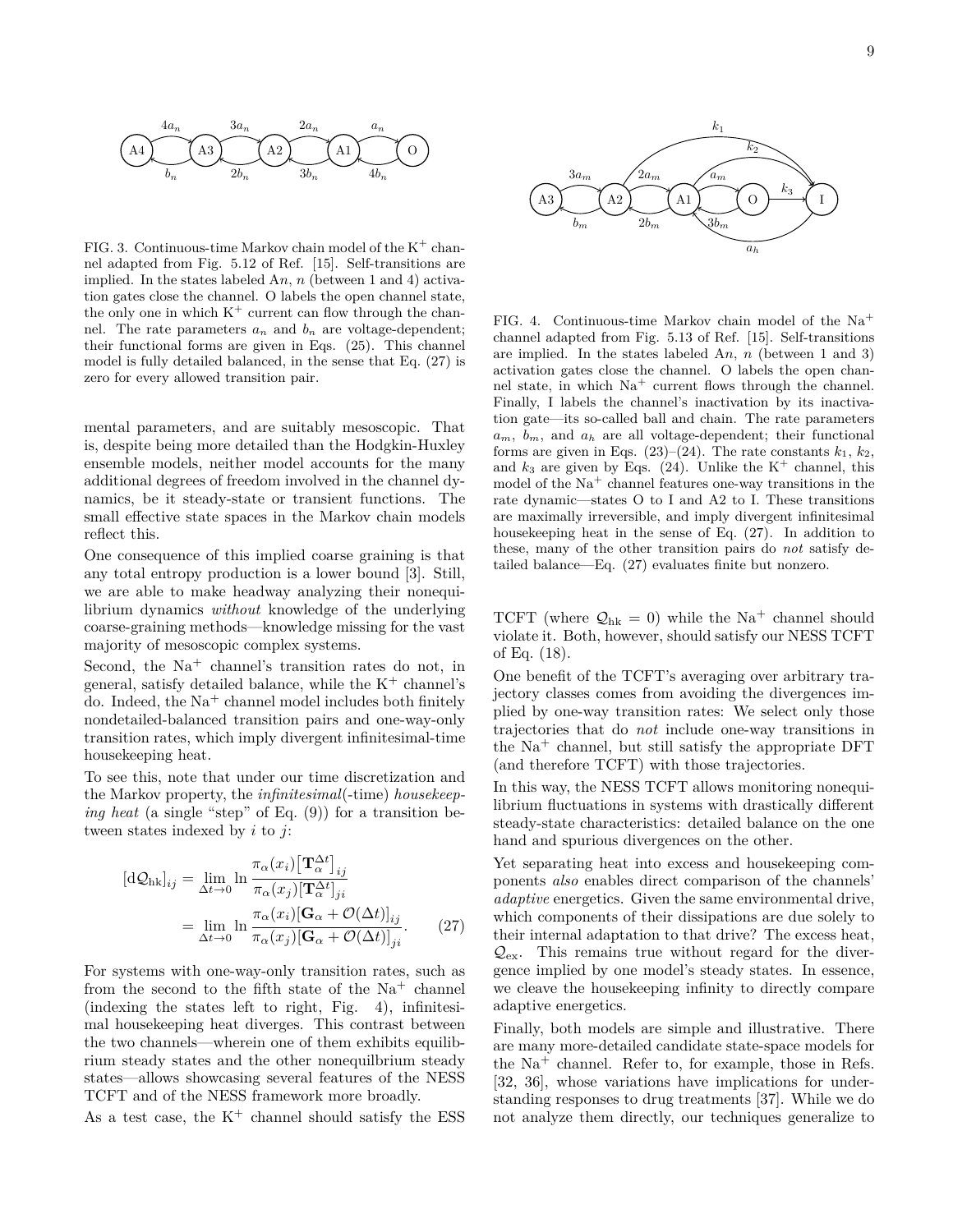*any* such candidate models straightforwardly and provide an alternative formulation to that of Ref. [36]. Indeed, our ability to carry out these thermodynamic analyses provides new grounds for model selection, contingent on measurement techniques to experimentally extract the appropriate quantities.

# **V. METHODS AND RESULTS**

Our goal, ultimately, is to describe the nonequilibrium thermodynamics of driven mesoscopic NESS systems. We take up the challenge here in two ways.

First, we numerically verify the NESS TCFT of Eq. (18), by sampling individual trajectories from both channels under the neurobiologically-plausible action potential *spike protocol*. We derived this protocol by solving the reduced ODEs (8.5) and (8.6) of Izhikevich [38] (also presented earlier [39]) with their Fig. 8.12's "regular spiking" parameters, integrating via the explicit forward Euler method. We start the transmembrane voltage at its resting potential (of −60 mV in this parameter set) and the recovery variable *u* at 0 and set the input DC current pulse at 70 pA. The ODEs simulate neuronal spiking and bursting based on macroscopic considerations. We take a single spike over a 200 ms protocol as our example.

Second, we calculate the full trajectory-averaged excess heat and work— $\langle \mathcal{Q}_{ex} \rangle$  and  $\langle \mathcal{W}_{ex} \rangle$ , respectively—of the two channel models under both a modified spike protocol and a *pulse protocol*, matching that of Ref. [13] and provided for comparison with their work. We modified the spike protocol—by setting the membrane capacitance to 1 pF and DC pulse of 80 pA—to change the time scale of a single spike from 200 ms to 2 ms, more accurately reflecting measurements in Ref. [15] and fast enough to showcase the different time scales of the channel model responses.

For both protocols, we take  $1+10^5$  equidistant time steps. For the 12 ms pulse protocol, this gives 0*.*12 µs time steps. For the 200 ms and 20 ms spike protocols, it gives (respectively) 2 µs and 20 ns steps.

Admittedly, the selected ion channel models are not realistic in the sense that they do not incorporate feedback between the transmembrane potential and the ion channel states themselves. This feedback is crucial to *in vivo* generation of the spike patterns. Nonetheless, we argue this simplification is actually an *advantage* of our approach. We ask: *Given* a particular transmembrane protocol—regardless of how it got there—how do these individual channels respond? How do they absorb and dissipate energy in response to this environment?

#### **A. Verifying the NESS TCFT**

The primary results in this section compare the *detailed balanced* model of the  $K^+$  channel with the nondetailed

balanced one of the  $Na<sup>+</sup>$  channel, showing agreement between ESS and NESS FTs in the former but violation in the latter. The TCFT's flexibility effectively allows us to select only desired trajectories and take partial sums on either side of the underlying DFT. This not only helps gather experimental statistics, but also helps generate statistics from models, as we do here.

While Eq. (27)'s first-order approximation is valid in the infinitesimal time limit, *any* finite time step—no matter how small—maps every zero in the transition-rate matrices to nonzero values in the discrete-time transition matrices. As long as any state can transition to any other *eventually* in the rate dynamic, we observe a *direct* transition from any state to any other state after *any finite time*. Mathematically, this results from higherorder terms in the matrix exponentials. Problematically, this can induce nondetailed balance even in a detailedbalanced rate model, such as the  $K^+$  channel, while at the same time removing the divergences due to one-way rate transitions in the  $Na<sup>+</sup>$  channel.

We resolve the issue for our purposes by explicitly considering the first-order approximation of Eq. (27). Formally, it defines a distinct discrete-time dynamic compared to taking the full matrix exponentials, but the fluctuation theorems apply just as well to this "approximated" dynamic. This also has the advantage of preserving detailed balance for the  $K^+$  channel while implying divergent housekeeping transitions for the  $Na<sup>+</sup>$  channel. We avoid the divergent  $Na<sup>+</sup>$  transitions altogether by selecting only trajectories that do not include those transitions for consideration, yet another advantage the TCFT affords. This does not alter the TCFT's validity as long as we can collect the probabilities of the selected trajectories.

We can collect those probabilities, having the full transition dynamic in hand. However, simulating trajectories of length  $N = 1 + 10^5$ , the resulting probabilities are extraordinarily small. To ameliorate numerical precision issues, we collect the natural logarithm probabilities directly, conditional by conditional. Accordingly, we adjust the DFT kernel of Eq. (18):

$$
\ln \frac{\mathcal{P}_{\mu_{\rm F}}(x_{0:N})}{\mathcal{R}_{\mu_{\rm R}}(x_{N:0})} = \mathcal{W}_{\rm ex}[x_{0:N}] + \mathcal{Q}_{\rm hk}[x_{0:N}] - \Delta \mathcal{F}^{\rm nss} \ .
$$
\n(28)

Since we wish to isolate the differences due to NESSs (or, equivalently in our case, to nondetailed-balanced dynamics), we make one final simplifying assumption before numerical simulation. We begin all forward and reverse processes in their local stationary distributions, effectively setting  $\Delta \mathcal{F}^{\text{nss}} = 0$ . This leaves us to directly verify:

$$
\ln \frac{\mathcal{P}_{\mu_{\rm F}}(x_{0:N})}{\mathcal{R}_{\mu_{\rm R}}(x_{N:0})} = \mathcal{W}_{\rm ex}[x_{0:N}] + \mathcal{Q}_{\rm hk}[x_{0:N}] \ . \tag{29}
$$

To test the NESS TCFT for both channels we plot the left hand side of Eq. (29) on the horizontal axis. On the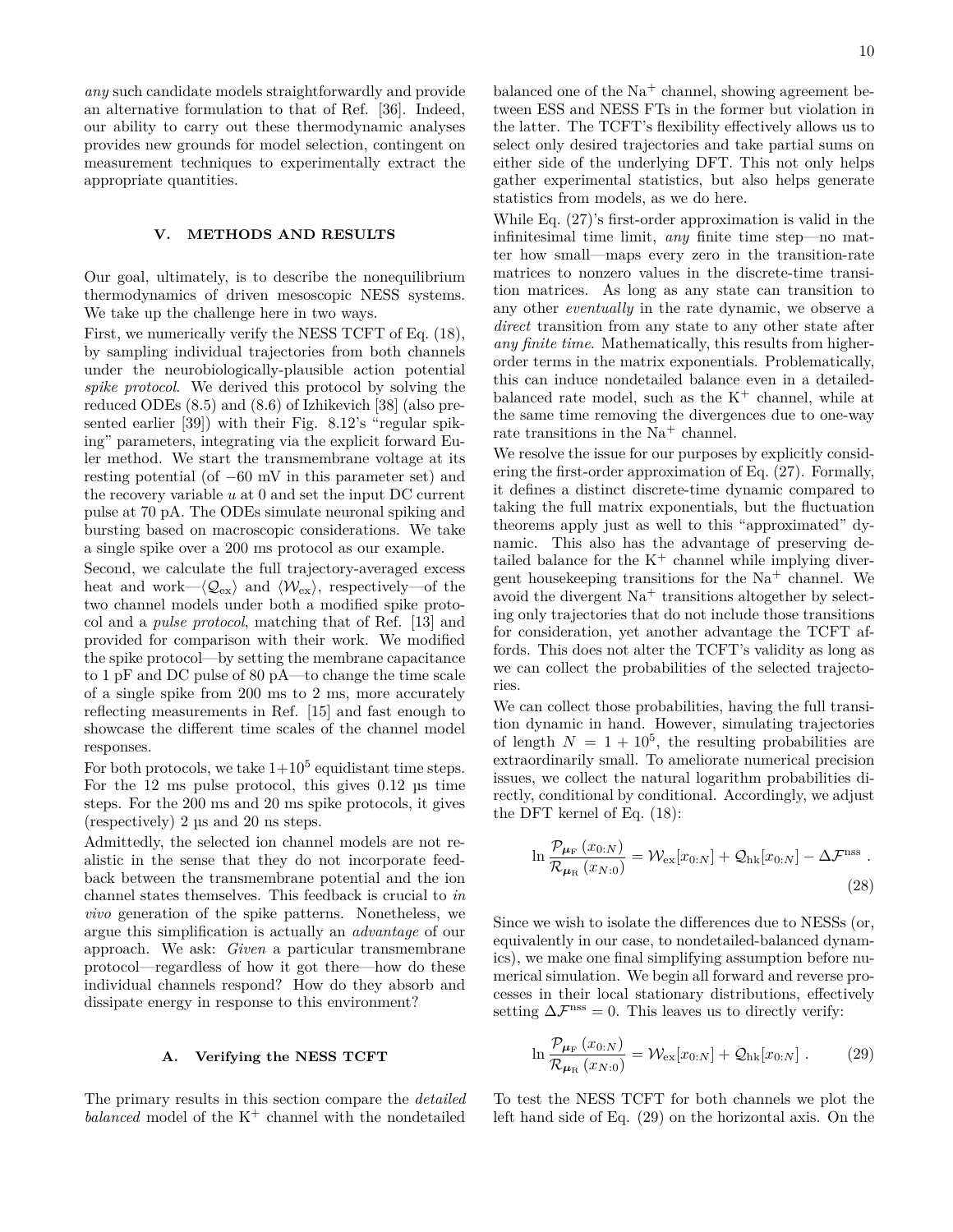vertical axis, we plot both the full right hand side as well as the naïve partial excess work distribution that ignores housekeeping heat. The latter corresponds to the ESS TCFT of Ref. [33] and its underlying DFT due to Refs. [9, 10]. See Figs. 5 and 6.

Note that we labeled the RHS in units of  $[k_BT]$ , being in contact with a single-temperature heat bath—a condition of Fig. 2 and an appropriate one for ion channels immersed in a single-temperature environment. In more general settings, the functionals  $\mathcal{W}_{\rm ex}$  and  $\mathcal{Q}_{\rm ex}$  are purely dynamical quantities, to be understood and interpreted as indicated in Secs. II B and II C.

While the various FTs hold regardless of the individual protocol used, we generated our comparisons according to the spike protocol for concreteness. We sampled trajectories according to their likelihood in the forward process, obtaining 1000 trajectories for the  $K^+$  channel and 449 for the  $Na<sup>+</sup>$  channel.



FIG. 5.  $K^+$  channel driven by the spike protocol: Partial distributions of thermodynamic functionals with respect to the logarithmic reverse-forward trajectory probabilities. The blue and orange dots match exactly (one to one), indicating complete agreement between the ESS and NESS DFTs. This is to be expected since the  $K^+$  channel is fully detailed balanced:  $\mathcal{Q}_{hk} = 0$  for each trajectory. That both sets of data points not only match but also lie on the identity confirms agreement with Eq. (28).

As expected, for the fully detailed balanced  $K^+$  channel there is no disagreement between our and Ref. [33]'s primary TCFT, because  $\mathcal{Q}_{hk} = 0$  for every trajectory. The Na<sup>+</sup> channel, in contrast, paints a different picture. Ignoring the nondetailed-balanced transition pairs in this trajectory class leads to rather strong violation of the NESS TCFT. This indicates disagreement between it and the ESS TCFT. Our Fig. 6 is roughly, but not exactly, analogous to Ref. [13]'s Fig. (6), but fleshes out a broader set of Crooks DFT violations. In fact, it reveals an interesting and surprising structure in the linear bands of violating-trajectory classes with slope less than unity.

Na<sup>+</sup> Channel Under Spike



FIG. 6.  $Na<sup>+</sup>$  channel driven by the spike protocol: Partial distributions of thermodynamic functionals with respect to the logarithmic reverse-forward trajectory probabilities. That blue and orange dots do not agree one-to-one here indicates disagreement between the ESS and NESS DFTs. This is to be expected, since the  $Na<sup>+</sup>$  channel features several nondetailed balanced transition pairs, and so generic trajectories should have  $\mathcal{Q}_{hk} \neq 0$ . The orange line confirms complete agreement with Eq. (28): the NESS DFT is satisfied. The scatter of blue dots showcases exactly how the same trajectories *violate* the ESS DFT—Crooks' FT, in this case. Interestingly, the violations possess their own nontrivial structure, with distinct bands of slope *<* 1 trajectories. Since each of these lines define their own trajectory class, this plot suggests further exploration of what else, if anything, distinguishes these classes.

On the one hand, our horizontal axis—the tunable parameter in the computational experiment—indicates the likelihood of a particular trajectory relative to its associated time reversal. A zero value here indicates reverse and forward processes with the same likelihood. Going right from 0, the *forward* process is increasingly more likely than its reverse. Going left from 0, the reverse process is increasingly more likely.

The vertical axis, on the other hand, corresponds to environmental entropy productions, since we begin and end in associated steady-state distributions. The orange dots represent the full environmental entropy production excess plus housekeeping—while the blue represent ignoring the housekeeping term, which vanishes for an ESS system. Thus, the blue bands in Fig. 6 tell us that ignoring housekeeping *underestimates* how quickly entropy production grows with the forward path's relative likelihood.

The fact that there are distinct *bands* of these violations, however, augurs future fruitful explorations. Since each band itself defines a particular trajectory class, it will be interesting to investigate what—if anything distinguishes these classes besides violating the Crooks DFT. Apparently, there are distinct mechanisms viola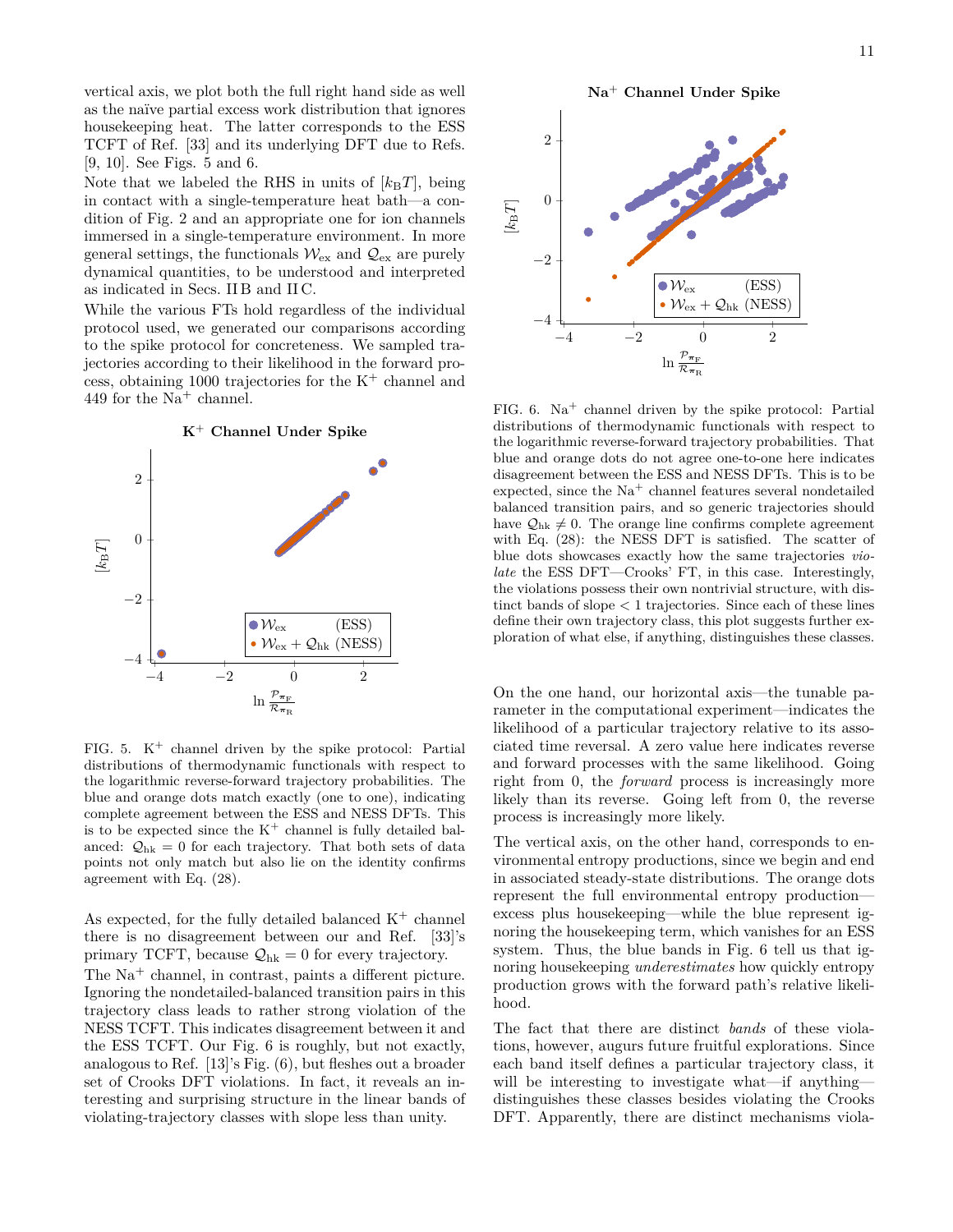tion.

As a final consideration, we note that the ESS TCFT (and so the Crooks DFT) *do not claim* to be valid for NESS systems. That said, our results visually verify the facts that the NESS generalization both extends the range of validity of the TCFT and reduces in the correct way for ESS systems.

That we have a trajectory class form for the NESS TCFT, captured in our Eq. (18), imports its ESS progenitor's flexibility. That is, we need capture neither individual trajectory-level information to verify the DFT nor accurately sample the full trajectory space for an IFT.

Yet experimental verification remains a significant challenge. Generalizing to NESS systems requires not only the excess work distribution but housekeeping heats as well. Indeed, these results suggest that carefully considering how to measure housekeeping dissipation is crucial to characterizing fluctuations in NESS systems. As Fig. 6 demonstrates, improper accounting leads in general to TCFT *violations* and, if the ESS FTs are used to estimate free energy differences, to potentially drastically mischaracterizing the system of interest.

# **B. Average Excess Energetics**

Despite the channels' seeming incompatibility revealed by the TCFT tests, we can compare the channels' adaptive energetics via the excess thermodynamics. We begin by directly calculating the full trajectory averages, obtaining for discrete time:

$$
-\langle \mathcal{Q}_{\text{ex}} \rangle = \sum_{n=0}^{N-1} \langle \mu(t_{n+1}) - \mu(t_n) | \phi_{\alpha_n} \rangle \text{ and } (30)
$$

$$
\langle \mathcal{W}_{\rm ex} \rangle = \sum_{n=0}^{N-1} \langle \boldsymbol{\mu}(t_n) | \boldsymbol{\phi}_{\alpha_{n+1}} - \boldsymbol{\phi}_{\alpha_n} \rangle, \qquad (31)
$$

in agreement with Ref. [13]. As above, we set the initial distributions to the local stationary distribution for convenience. Armed with the discrete protocols, time steps, and starting distributions, we directly evaluate the mixed states (Eq. (19)) and steady-state distributions (Eq. (20)) for each time step. These are all that is needed to calculate  $\langle \mathcal{Q}_{\text{ex}} \rangle$  and  $\langle \mathcal{W}_{\text{ex}} \rangle$  via Eqs. (30) and (31).

Figures 7 and 8 give the simulation results for excess heat.

First, driven by the pulse protocol, the  $K^+$  channel dissipates significantly more excess heat over the protocol's course. Its rate of relaxation to steady state corresponding to constant epochs in the protocol appears slower than the  $Na<sup>+</sup>$  channel's on the jump from −100 to 10 mV, but significantly faster on the subsequent drop back down to −100 mV.

The spike protocol paints a very different picture. Here, the  $Na<sup>+</sup>$  channel dissipates much more over the course



FIG. 7. Excess heats (solid lines) for both channels under the pulse protocol (dashed line). The  $K^+$  channel is significantly more dissipative, illustrating the energy it expends as it relaxes to environmentally-induced steady state.



FIG. 8. Excess heats (solid lines) for both channels driven by the spike protocol (dashed line). Under this more biologically realistic protocol, the roles are reversed. Now, the  $Na<sup>+</sup>$  dissipates significantly more than the  $K<sup>+</sup>$  channel and does so responding much more rapidly to changes in membrane voltage. This suggests a tradeoff between the speed of the channel's response and its dissipation, one not necessarily present in the more artificial pulse protocol.

of the protocol, but *also* appears to respond much more quickly to changes in the protocol than does the  $K^+$  channel. A tradeoff appears: the cost of the  $Na<sup>+</sup>$  channel adapting more *quickly* to its environment is that it dissipates more in the process. This did not arise when driven by the pulse protocol. (Likely, this is due to that protocol operating outside of the "normal" voltage range for these channels—by dropping as low as −100 mV.)

Besides showcasing a detailed energetic comparison between different channels, the discrepancy between the pulse- and spike-driven behaviors demonstrate that *in vivo* thermodynamic response can qualitatively differ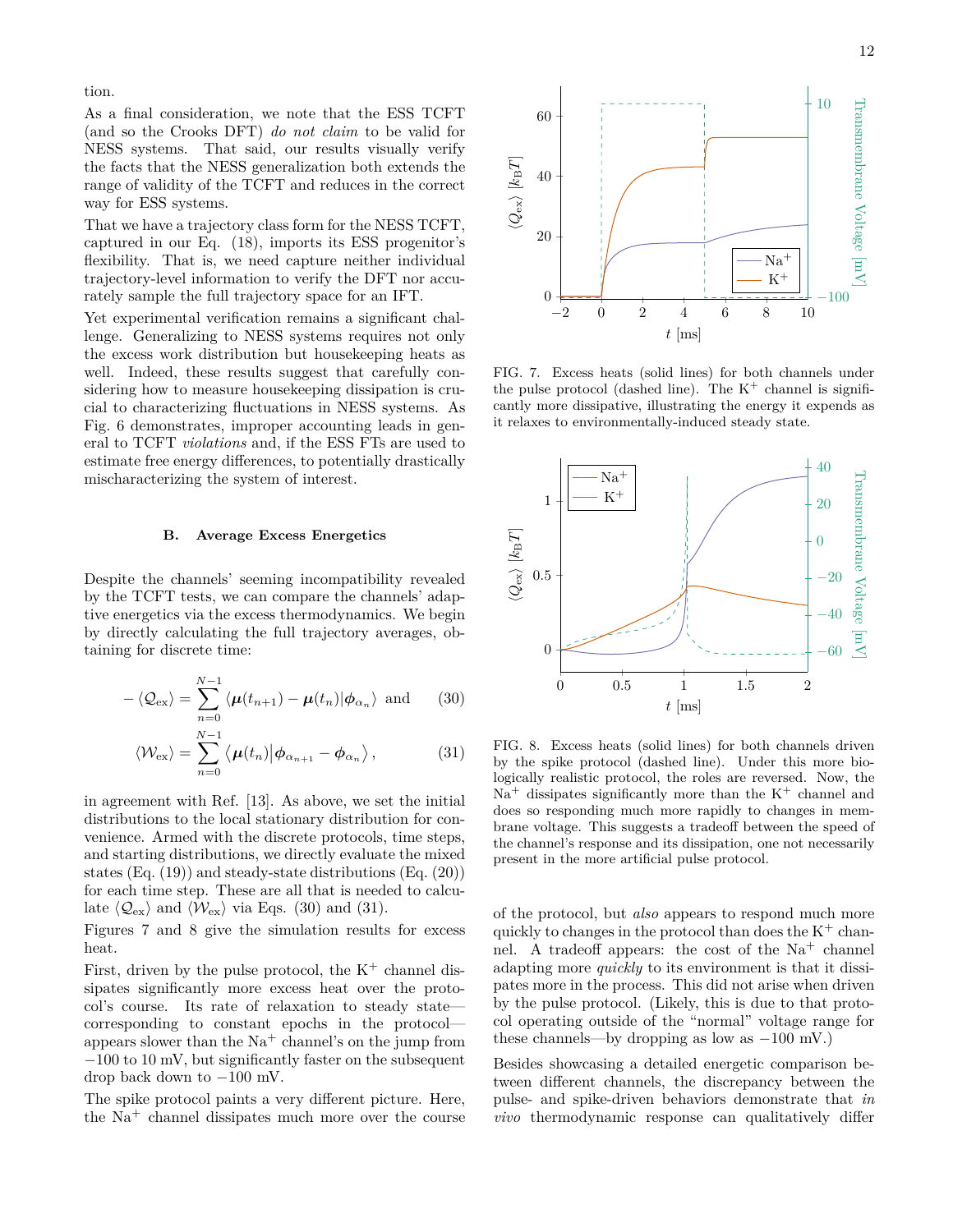from that elicited by voltage-clamp experiments.

The corresponding results for excess work are given in Figs. 9 and 10. Unlike excess heat, the excess work is not sensitive to the timescales of each channel's relaxation to steady state. Instead, it tracks *environmental* entropy produced by the external drive. Yet it is still sensitive to the dynamics of the individual model (per Eq.  $(8)$ , and this sensitivity is reflected in the thermodynamic responses.



FIG. 9. Excess works (solid lines) for both channels under the pulse protocol (dashed line). Unlike excess heat, excess work is only done upon *change* in the driving parameter. Thus, we see changes only at the pulse's rise and fall. Much more excess work is done on the  $K^+$  channel than on the  $Na^+$  during the rise. More is done on the  $Na<sup>+</sup>$  channel during the fall, but not enough to make up for the initial discrepancy.

As in the excess heat calculations, there is a discrepancy in behavior between the pulse and spike protocols. In the former, the K<sup>+</sup> channel induces much larger *total* excess work under the same protocol, but it is entirely due to the initial jump from  $-100$  to 10 mV. The drop, from 100 back to  $-10$  mV, sees the Na<sup>+</sup> channel inducing more excess work.

Driven by the spike protocol, the  $Na<sup>+</sup>$  channel induces significantly more environmental entropy production across the board. This reflects the larger potential for dissipation in the  $Na<sup>+</sup>$  channel under the spike protocol, as seen in the case of excess heat.

To reiterate, while excess heat is an energetic signature of relaxation to steady state, these calculations do not assume the system ever *reaches* such a steady state. While the pulse protocol allows each of the channels to do so, over the course of the spike we see a *dynamic* dissipation in the two channels—this is energy expended while attempting to reach an ever-evolving steady-state target. We close by highlighting that our theoretical developments enabled quantitatively comparing the channels' adaptive energetics under realistic environmental stimuli—captured in our Fig. 8—*despite* the departures in their underlying steady-state dissipation.



FIG. 10. Excess works (solid lines) for both channels under the spike protocol (dashed line). We see that more excess work is done on the  $Na<sup>+</sup>$  channel across the board. This corresponds to larger environmental entropy production and indicates a greater potential for dissipated work in the  $Na<sup>+</sup>$ channel.

# **VI. CONCLUSION**

We reviewed and extended the techniques of stochastic thermodynamics, culminating in a trajectory class fluctuation theorem for nonequilibrium steady-states and, even, for nonthermal stochastic processes. Using these, we analyzed the adaptive and homeostatic energetic signatures of two neurobiological systems—systems key to propagating action potentials in mammalian neurons. Along the way, we developed a toolkit for probing the nonequilbrium thermodynamics in a broad range of mesoscopic complex systems that requires little in the way of restrictive assumptions.

Our results exposed a new quantitative structure in how systems appear to violate equilibrium steady-state assumptions, both warning against and elucidating the consequences of inappropriately assuming detailed balanced dynamics. In this, they suggest a need for new experimental tools. Superficially, for nonequilibrium steadystate systems, tracking housekeeping entropy production is *crucial* to extracting functionally relevant thermodynamics.

Finally, the spike protocol simulations of average excess energetics also identified what *would not* be observed in traditional patch-clamp experiments on ion channels. Under the more dynamical (and realistic) protocol, the  $Na<sup>+</sup>$  channel dissipates significantly more than the  $K<sup>+</sup>$ channel, but the roles are reversed in the pulse protocol that more accurately simulates a fixed-voltage patchclamp design.

Taken together, our development and associated numerical experiments revealed a rich—and, indeed, necessary—set of tools with which to probe the nonequilibrium dynamics of mesoscopic complex systems.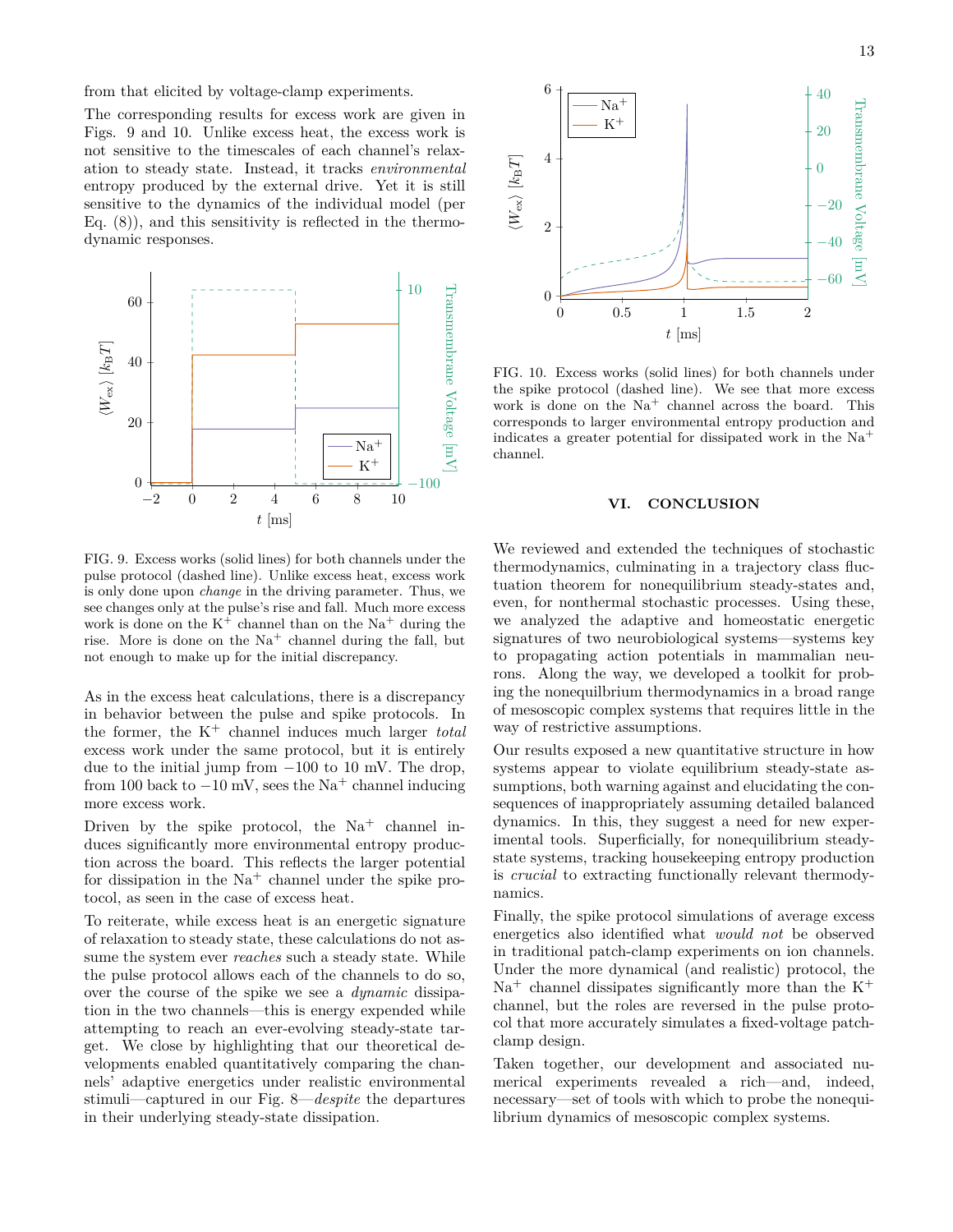### **ACKNOWLEDGMENTS**

The authors thank Paul Riechers, Gregory Wimsatt, Samuel Loomis, Alex Jurgens, Alec Boyd, Kyle Ray, Adam Rupe, Ariadna Venegas-Li, David Geier, and Adam Kunesh for helpful discussions; as well as the Telluride Science Research Center for hospitality during visits and the participants of the Information Engines Workshops there for their feedback and discussion. This material is based upon work supported by, or in part by, FQXi Grant number FQXi-RFP-IPW-1902, and U.S. Army Research Laboratory and the U.S. Army Research Office under grants W911NF-18-1-0028 and W911NF-21-1-0048.

#### **Appendix A: NESS TCFT Derivation**

In addition to the requiring a unique stationary distribution for each protocol value, we assume that for any  $x_{0:N} \in \mathcal{X}^{N+1}$ :

- $x_{N:0} \in \mathcal{X}^{N+1}$ ,
- $\mathcal{P}_{\mu_F}(x_{0:N}) \neq 0 \implies \mathcal{P}_{\mu_F}(x_{N:0}) \neq 0$ , and
- $\mathcal{R}_{\mu_R}(x_{N:0}) \neq 0 \implies \mathcal{R}_{\mu_R}(x_{0:N}) \neq 0.$

The second and third requirements, in particular, forbid one-way-only transitions in the discrete-time dynamic. Once we derive the TCFT, we will discuss the edge cases of completely irreversible trajectories.

Given the preceding constraints, a slightly rearranged form of Ref. [13]'s NESS DFT reads:

$$
\mathcal{R}_{\mu_{\mathrm{R}}}(x_{N:0}) = \mathcal{P}_{\mu_{\mathrm{F}}}(x_{0:N}) e^{-(\mathcal{W}_{\mathrm{ex}} + \mathcal{Q}_{\mathrm{hk}} - \Delta \mathcal{F}^{\mathrm{nss}})}
$$

*.*

We wish to integrate both sides over a *trajectory class*—the measurable subset  $C \subseteq \mathcal{X}^{N+1}$  of trajectories. We also define the *reverse trajectory class*  $\ddot{C}_{R}$  =  $\{ x_{N:0} | x_{0:N} \in C \}$ . The following derivation mimics that of Ref. [33] after their Eq. (F3).

Integrating the lefthand side gives:

$$
\int [x_{0:N} \in C] \mathcal{R}_{\mu_{\mathcal{R}}}(x_{N:0}) dx_{0:N}
$$
  
= 
$$
\int [x_{0:N} \in C] \mathcal{R}_{\mu_{\mathcal{R}}}(x_{N:0}) dx_{N:0}
$$
  
= 
$$
\int [x_{N:0} \in C_{\mathcal{R}}] \mathcal{R}_{\mu_{\mathcal{R}}}(x_{N:0}) dx_{N:0}
$$
  
= 
$$
\mathcal{R}_{\mu_{\mathcal{R}}}(C_{\mathcal{R}}),
$$

where [·] is the Iverson bracket. Integrating the righthand side gives:

$$
\int [x_{0:N} \in C] \mathcal{P}_{\mu_{\mathrm{F}}}(x_{0:N}) e^{-(\mathcal{W}_{\mathrm{ex}} + \mathcal{Q}_{\mathrm{hk}} - \Delta \mathcal{F}^{\mathrm{nss}})} dx_{0:N}
$$
\n
$$
= \int \mathcal{P}_{\mu_{\mathrm{F}}}(x_{0:N} \cap C) e^{-(\mathcal{W}_{\mathrm{ex}} + \mathcal{Q}_{\mathrm{hk}} - \Delta \mathcal{F}^{\mathrm{nss}})} dx_{0:N}
$$
\n
$$
= \mathcal{P}_{\mu_{\mathrm{F}}}(C) \times
$$
\n
$$
\int \mathcal{P}_{\mu_{\mathrm{F}}}(x_{0:N} | C) e^{-(\mathcal{W}_{\mathrm{ex}} + \mathcal{Q}_{\mathrm{hk}} - \Delta \mathcal{F}^{\mathrm{nss}})} dx_{0:N}
$$
\n
$$
= \mathcal{P}_{\mu_{\mathrm{F}}}(C) \left\langle e^{-(\mathcal{W}_{\mathrm{ex}} + \mathcal{Q}_{\mathrm{hk}} - \Delta \mathcal{F}^{\mathrm{nss}})} \right\rangle_C,
$$

where  $\langle \cdot \rangle_C$  is the average over the trajectory class *C*. Thus, we have Eq. (18)—a TCFT for NESS systems, whose forward and reverse processes may start in arbitrary distributions:

$$
\frac{\mathcal{R}_{\mu_{\rm R}}(C_{\rm R})}{\mathcal{P}_{\mu_{\rm F}}(C)} = \left\langle e^{-(\mathcal{W}_{\rm ex} + \mathcal{Q}_{\rm hk} - \Delta \mathcal{F}^{\rm nss})} \right\rangle_C. \tag{A1}
$$

Now, it remains to investigate the edge cases. Suppose that either (i)  $\mathcal{P}_{\mu_F}(C) = 0$  or (ii)  $\mathcal{R}_{\mu_R}(C_R) = 0$ , but not both (which would amount to analyzing fluctuations for a *pair* of trajectories which never occur). Since our probabilities are strictly nonnegative, the possible behaviors of the left hand side are either  $+\infty$  or 0, respectively, by considering the limit of a vanishing probability. In case (i), by definition either  $e^{-\mathcal{Q}_{hk}} \rightarrow +\infty$  or  $e^{\Delta \mathcal{F}^{\text{HSS}}} \rightarrow +\infty$ (or both) for each forward trajectory, yielding agreement with the left hand side. In case (ii), similarly either  $e^{-\mathcal{Q}_{hk}} \rightarrow 0$  or  $e^{\Delta \mathcal{F}^{nss}} \rightarrow 0$  (or both) for each forward trajectory. Since the preceding derivation established the TCFT for all non-diverging cases, this establishes its truth even in the divergent limiting cases.

- [1] M. C. Cross and P. C. Hohenberg. Pattern formation outside of equilibrium. *Rev. Mod. Phys.*, 65(3):851–1112, 1993.
- [2] E. H. Trepagnier, C. Jarzynski, F. Ritort, G. E. Crooks,

C. J. Bustamante, and J. Liphardt. Experimental test of Hatano and Sasa's nonequilibrium steady-state equality. *Proc. Natl. Acad. Sci. U.S.A.*, 101(42):15038–15041, 2004.